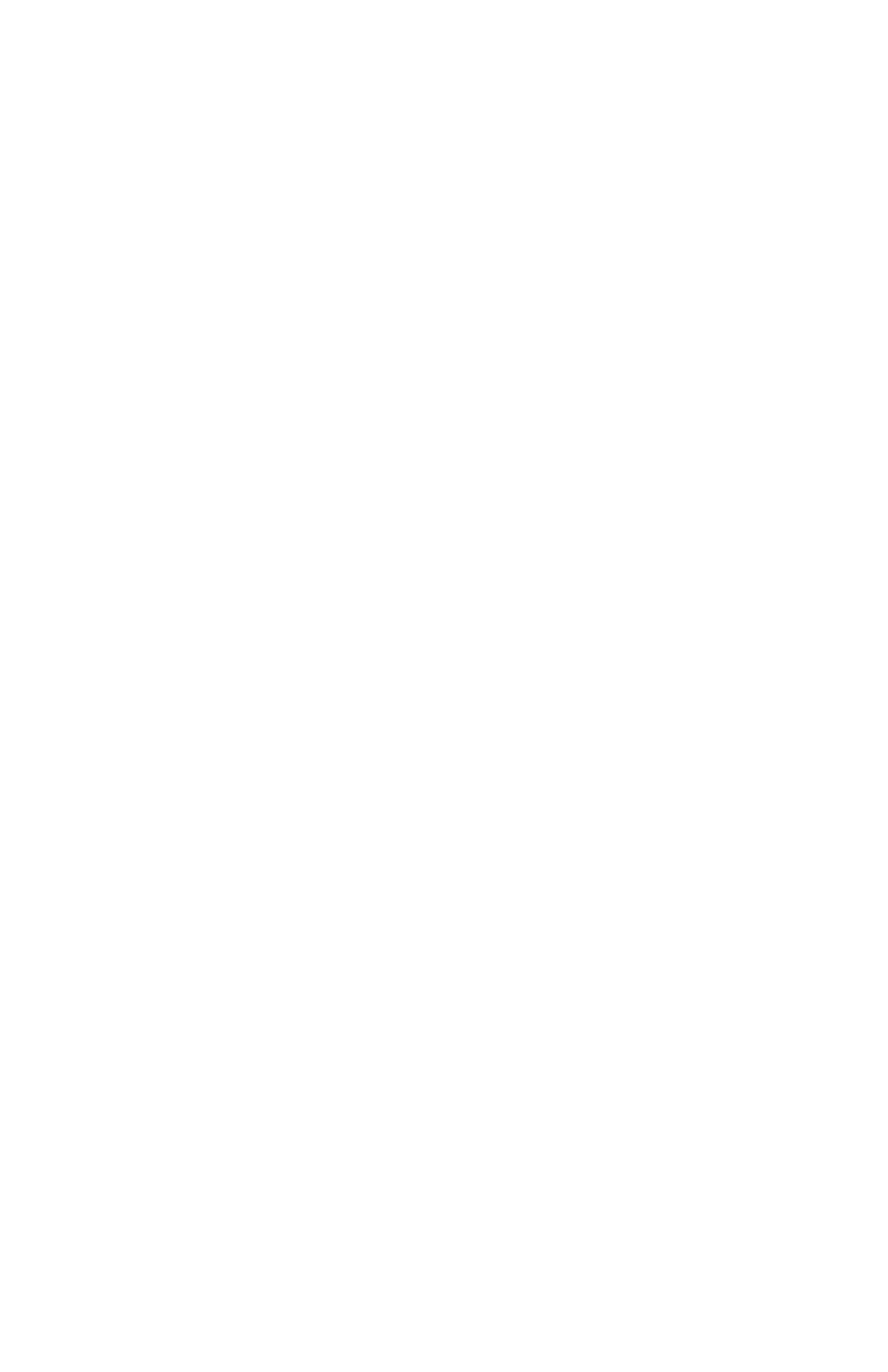

# **F. NELSON SMITH**

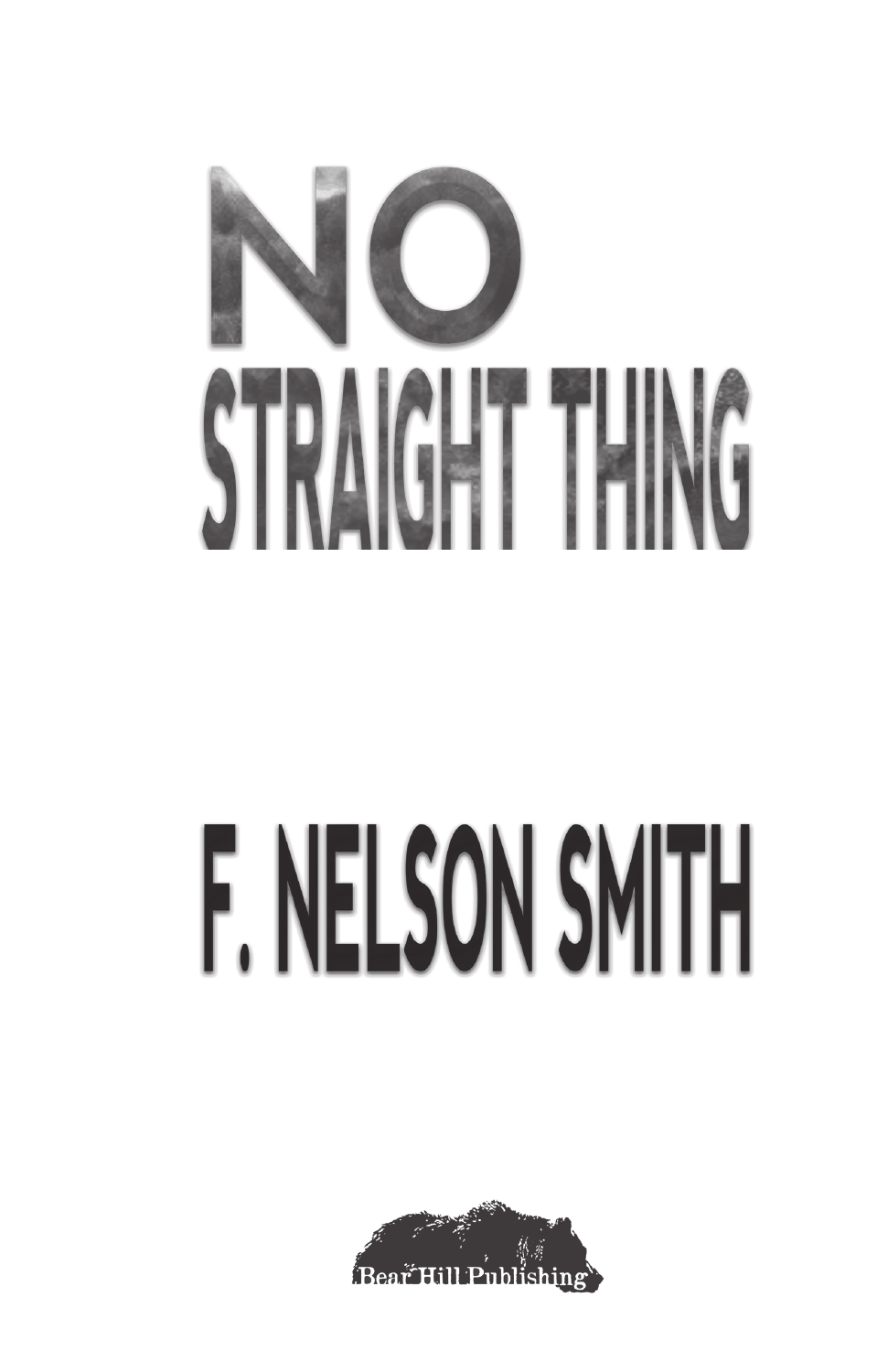#### No Straight Thing F. Nelson Smith

Bear Hill Publishing P.O. Box 50088 Edmonton, Alberta Canada, T5Y 2M9 bearhillbooks.com

Copyright © F. Nelson Smith, 2018

All rights reserved. No part of this publication may be reproduced, stored in any retrieval system, or transmitted, in any from or by any means, electronic, mechanical, photocopying, recording or otherwise, without the prior written permission of the publishers and author.

> ISBN (paperback) 978-1-7750741-0-6 ISBN (hardcover) 978-1-7750741-2-0 eBook ISBN 978-1-7750741-1-3

This book is a work of fiction. Names, characters, businesses, organizations, places, and events other than those clearly in the public domain, are either the product of the author's imagination or are used fictitiously. Any resemblance to actual persons, living or dead, events or locales is entirely coincidental.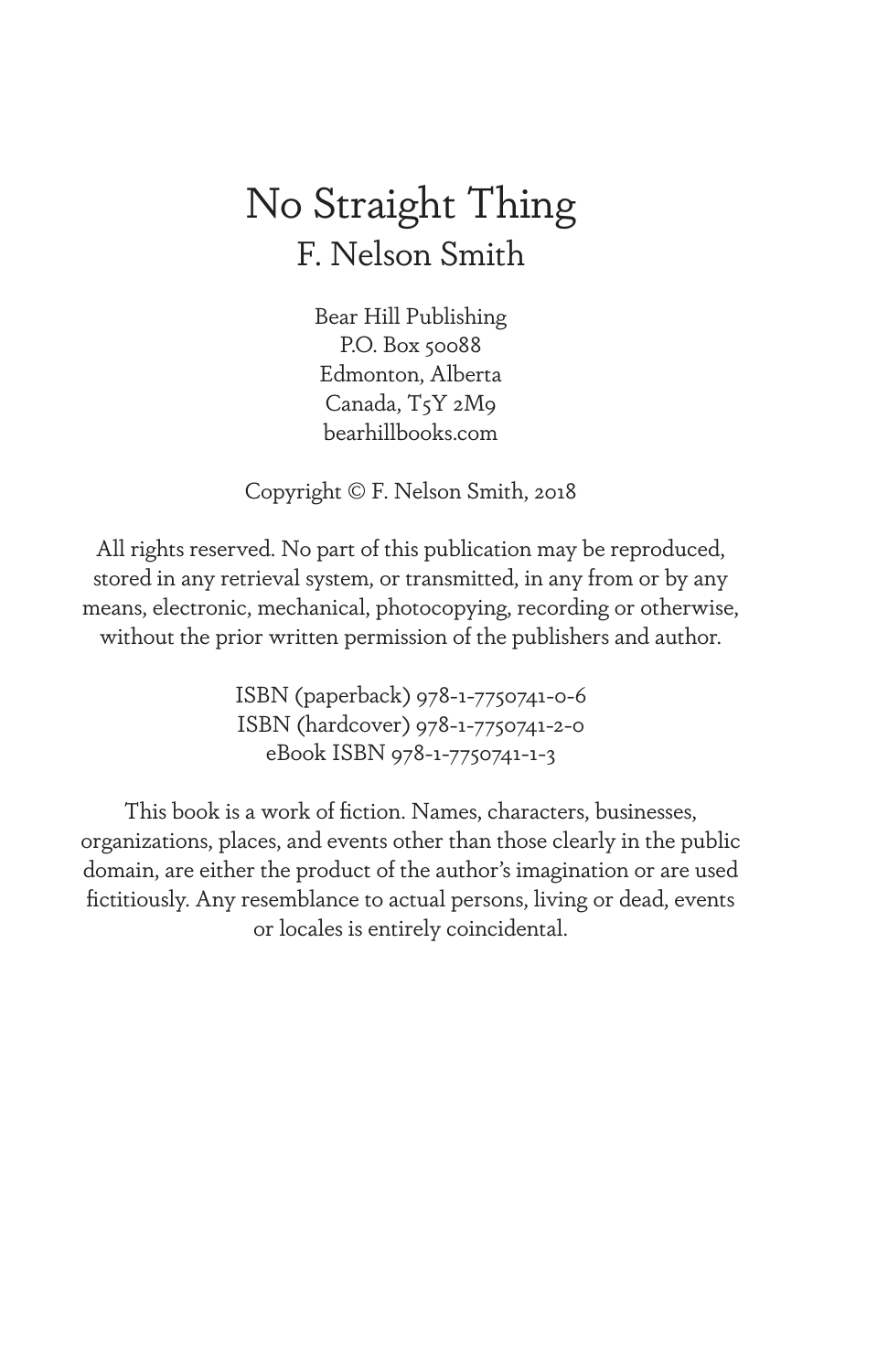*To Tessa—who saved me lots of embarrassment*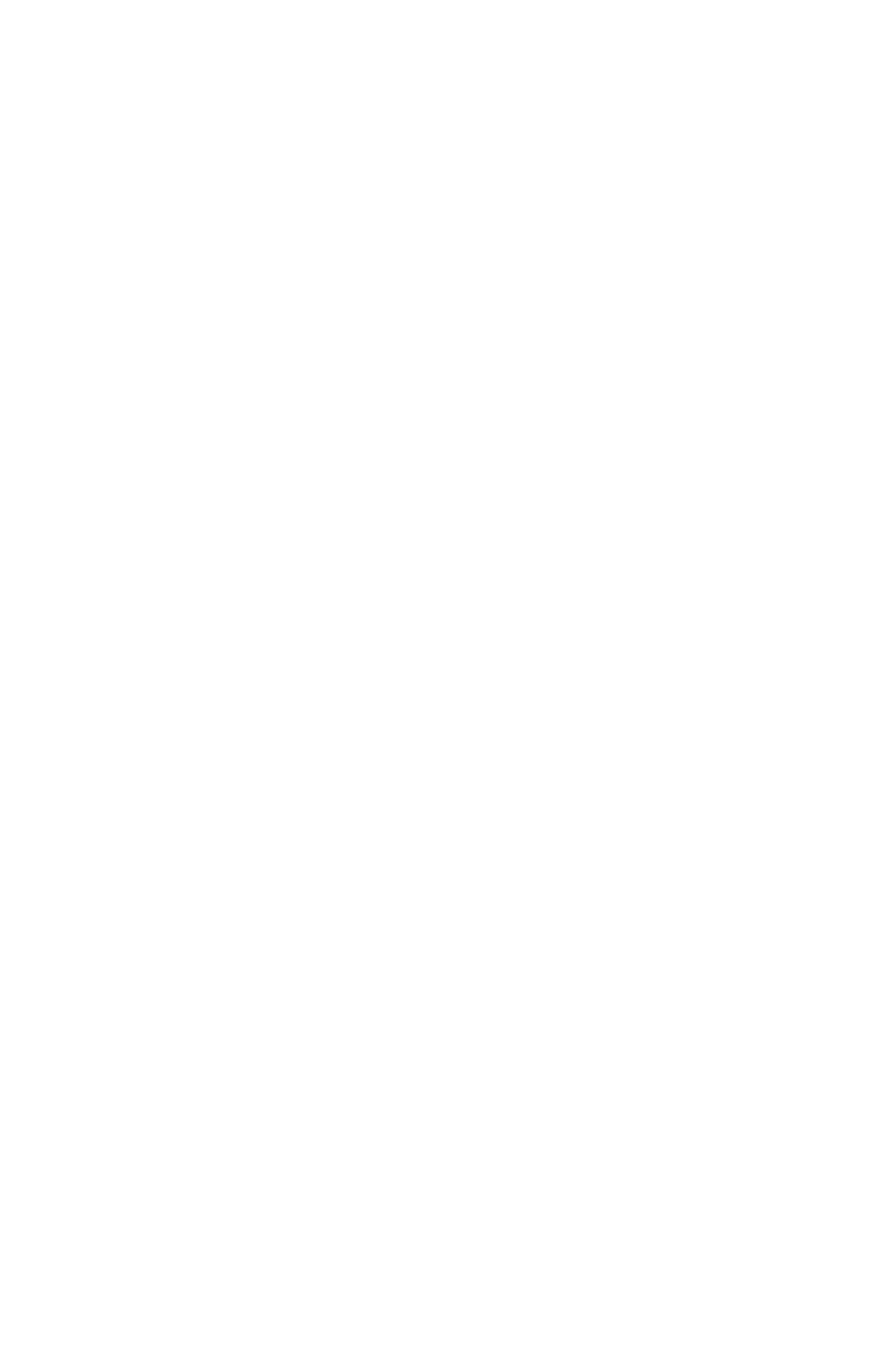#### Southern Alberta, Early August 1936

"Wait for me at the end of the street," Cat whispered to Joe.

She approached Frieda Hoffman's house gripping little Charlie's hand, making him scurry along beside her to keep in stride. All the while, she watched Joe move up the street to the corner without her.

"Wait for me," she hissed at him again.

But Joe didn't wait. Her stomach fluttering like trapped butterflies, she deposited her young brother at the doorstep and gave a sharp rap at the door before turning to leave. Her mother wouldn't like that. Mrs. Hoffman had offered to take Charlie swimming with her own brood, and it was Cat's job to ensure he arrived. She wasn't fooled. The same trick had been played once before when her mother had shipped Alex off to a farm.

Cat left Young Charlie at the door and ran back down the street along the route Joe had taken. She found him three blocks away, looking at a bike, discarded in the schoolyard.

"You can't take it," she protested.

"It's already stolen," he said, and sat on it, trying it out for size. "Maybe you'd better go home."

Ignoring his command, Cat perched sideways on the bike's crossbar, gripping the handlebars while Joe began to pedal. Both rubber tires squashed against the rims under their double weight but picked up speed gradually, Joe's heavy breath sending puffs of air against her neck. Nearing Thomson Hill, he stopped and made her get off, then pushed ahead of her up the gravel road leading to the top of the cliff, as if by hurrying he could leave her behind. Afraid he might, she scrambled to keep pace. Once there, with the prairie expanse spread out before them, he relented and waited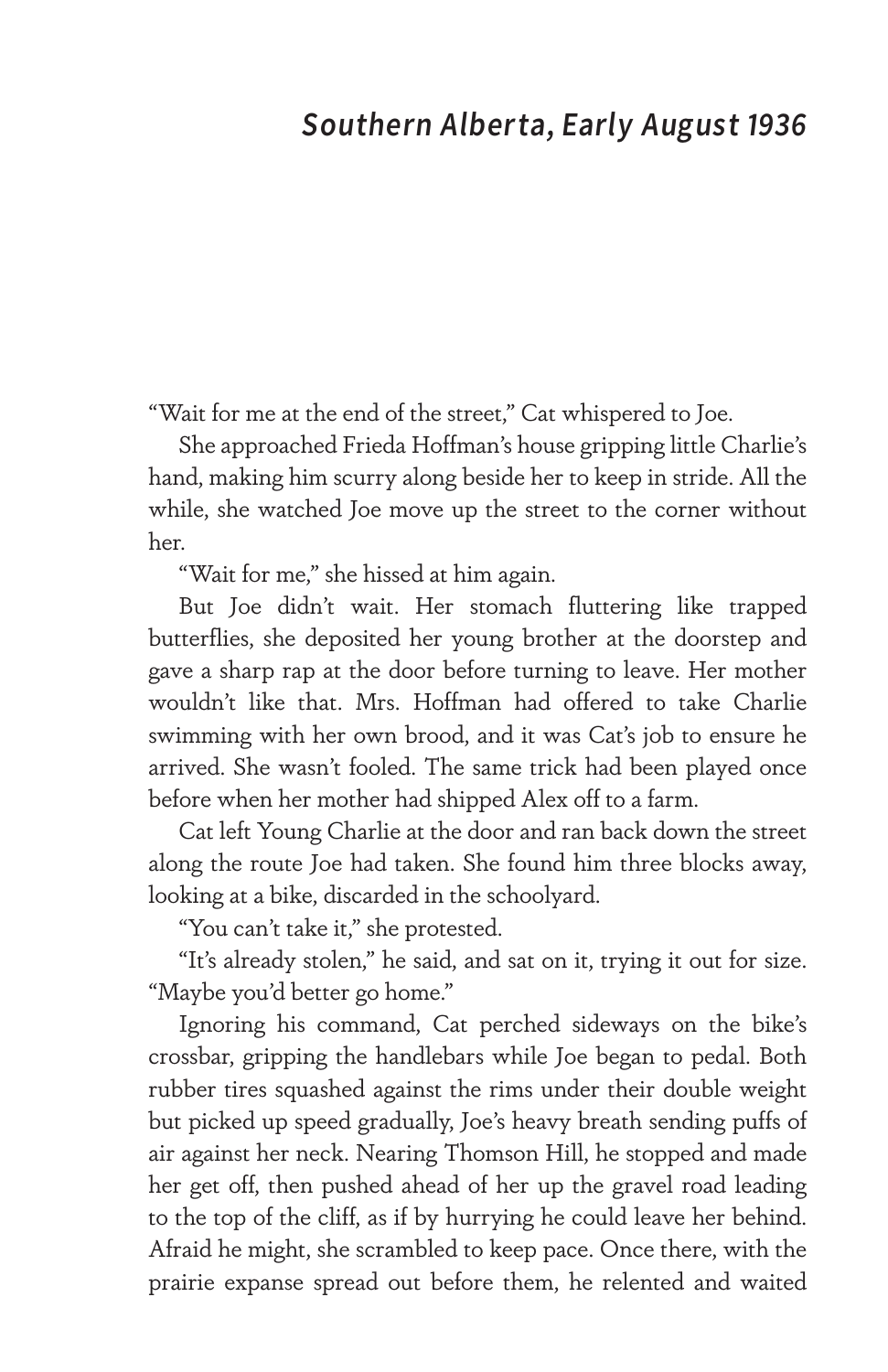for her. They rode and walked through the short grass, scattering grasshoppers, until they came to the CPR siding near Macson.

Joe found this place upon the advice of a rail-rider weeks before. "Never flip a rattler in the town," the rail-rider had warned. His eyes raked over Joe, and his mouth turned down. "You fixing to go out of town, boy?"

Joe looked him straight in the eye and nodded.

The man sighed, shaking his head. "Stay away from men who are too friendly, or say they'll take care of you. What they do with young boys like you ain't pretty. You understand?" He waited until he saw Joe nod, and added. "If you have to flip a rattler, go to Macson. There's a switch there. You can jump the train when it slows. And don't try to ride the rods. You ain't strong enough."

At Macson, the tracks continued east or switched towards the southwest, to Lethbridge and beyond, through the Crow's Nest to Vancouver. Cat had tried to picture travelling on a train, through places with strange names like Crow's Nest, and forests thick with trees, under mountains so high the tips were snow covered.

Now, watching Joe as he assessed the location, her imagination faded along with the tracks disappearing into the horizon. She moved closer to him, reaching out for him, and struggled to breathe against the pain in her chest.

The never-ceasing prairie wind flattened their clothes, wrapping around arms and legs whose childish roundness had evaporated along with ample food. A tumbleweed of dead Russian thistle rolled past, hooking itself against the sagebrush. Cat shivered even as the heat of the day lingered into evening.

They walked a short distance more until Joe decided this was the best spot. He led her across the track, picking his way along the ties, mindful of spots a snake might snuggle against a rail for warmth. Cat held Joe's arm as he pulled away.

"Joe." Cat's amber eyes pleaded, worry lines creasing her small face. "Wait for Mr. Marchenko. Don't leave me alone."

Joe shook his head. "I have to find Dad. Go home, Cat. I shouldn't have let you come."

"But Vancouver's big. You'll never find him." Uninvited tears sketched through the dust coating her cheeks. "The train bulls will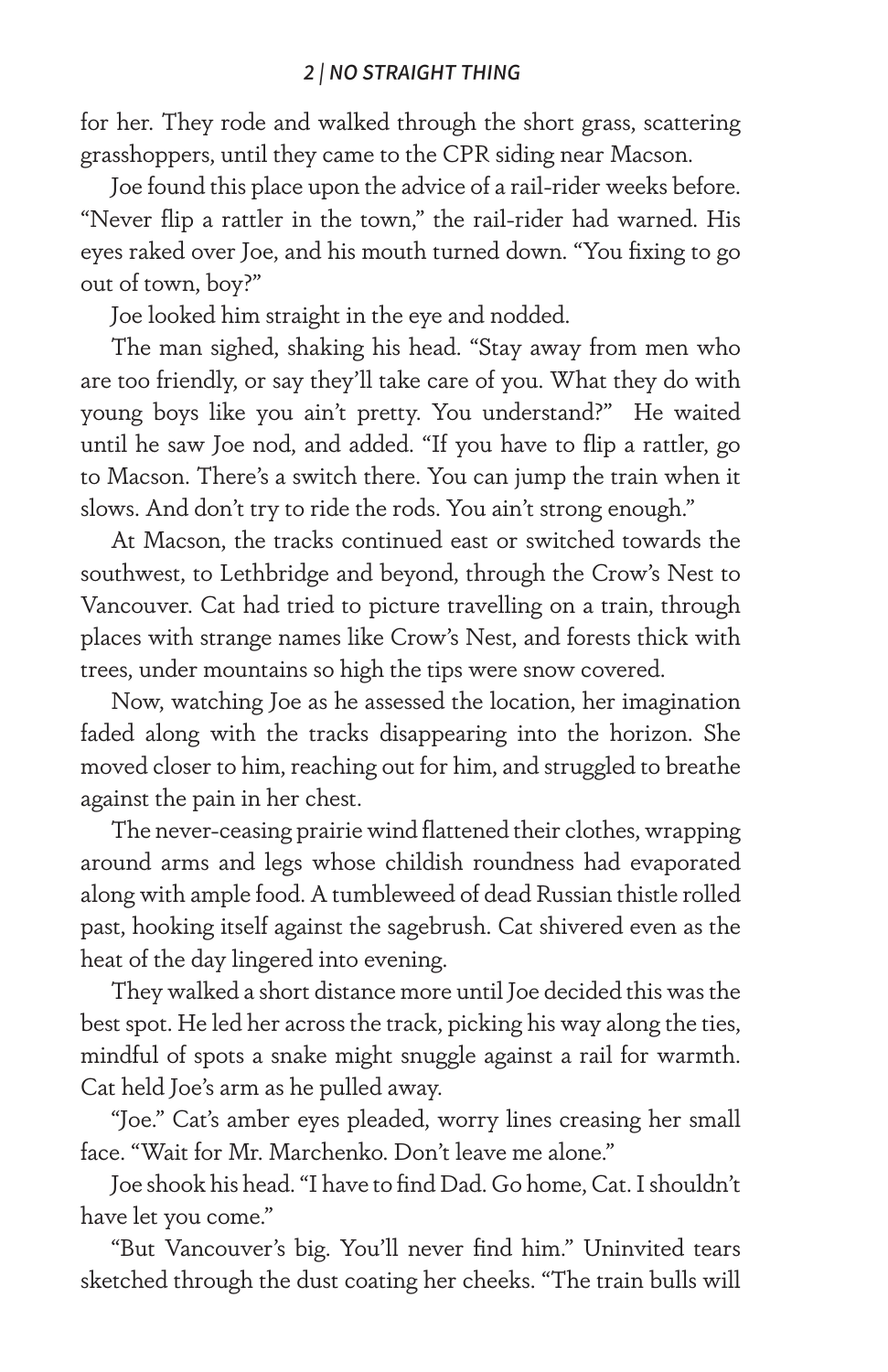catch you. They beat up rail-riders. They'll put you in jail with the hobos and bums. If Mom knew . . ."

He yanked his arm from her hand. "Then why is she making me quit school? She doesn't care as long as I'm gone."

"It's not her," Cat said. "It's him. I heard them talking. They thought I was asleep."

Joe nodded. "I think he made her send Alex away too." They regarded each other.

"I hate cows." Joe blinked and swallowed hard.

"Please, Joe."

"I'll just follow the guys hitching," he said, ignoring her. "Dad will be in a work camp for sure. I'll tell him Mom can't manage. He's gotta know about Alex too." He took hold of her shoulders and bore into her with begging eyes. "Don't ever tell anybody I hopped the train. Just pretend Mr. Marchenko picked me up and I'm working on his farm." His voice broke, going deep and then without warning into a high tenor. It made him young, frightened.

"I'll be okay, Cat. . . . Get rid of the bike in the coulee behind the flour mill. By the time you get back, people will be gone from the mill, and nobody will see you. *Don't* tell Mom."

Cat answered with a weak nod.

"Cross your heart and hope to die?"

"Cross my heart and hope to die," she affirmed, feeling brave if only until the breeze picked up the words and carried them off.

They lifted their heads at the vacant echo of the train's whistle. The rails hummed. The freight train slowed for the switch. Joe had rehearsed his timing the whole last week—how he could grab the ladder on the boxcar. With luck, someone would reach out and pull him through the freight door. Another mournful whistle warned the train was closing in on the switch. Joe turned his face away, but not before she saw his lips begin to quiver.

"Bye, Cat. And keep our violin safe. Harley will sell it."

The big mountain engine rumbled at them before she could reply. *Is it coming too fast?* Her stomach flip-flopped.

They ducked low in the darkness, backs turned and eyes closed against flying cinders until the engine rolled past. Boxcars thumped, wheels click-clacking over the joins in the rails. Joe grabbed his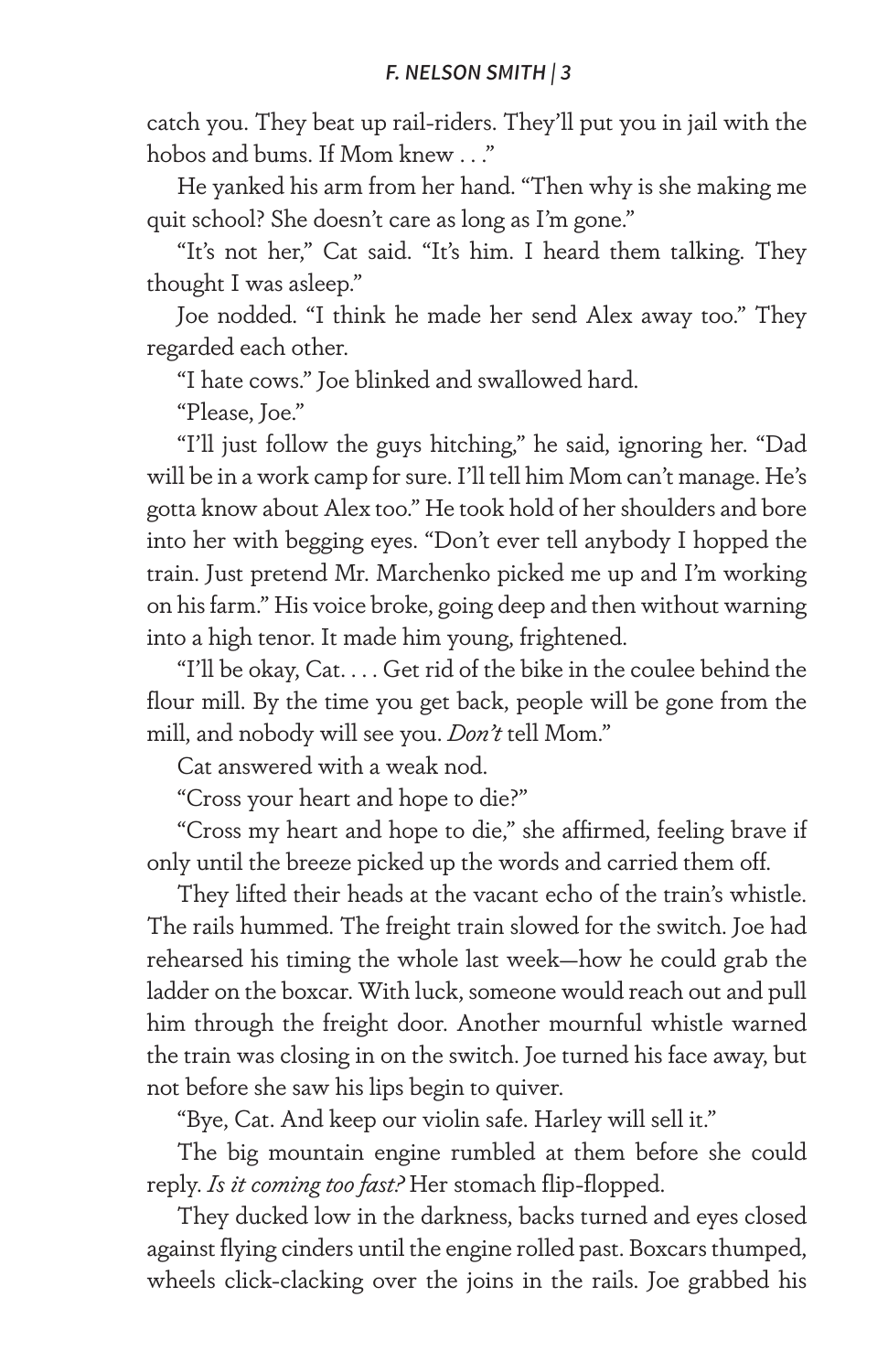small bundle, an extra pair of pants and shirt, with the jacket's sleeves tied to make a handle. She shouted goodbye, but he was running towards the train.

His figure got smaller, a thin arm reaching out for the ladder on the side of the boxcar. In spite of herself, there was a small thrill watching him. She's watched him before, a show-off, daring her to try. The timing was everything. First, grab the ladder, put his foot on the ledge below the boxcar, and climb. Easy, he told her.

Then he was gone, the sight searing through her eyes and into her head. She thought he cried out her name.

Overwhelming despair cemented her legs into the prairie. She put her hands over her ears to stop the thrumming noise, but it only increased. Her surroundings began to whirl in dizzying spirals, and she sank to her knees, closing her eyes waiting for her head to explode. Instead, a wave of nothingness surged through her, as though a hand had mercifully thrown off a switch. Welcoming the tranquil peace it brought, she opened her eyes.

The tail end of the caboose was already shrinking into the distance, its last mocking whistle echoing in her brain, repeating, *"Don't tell . . . don't tell."*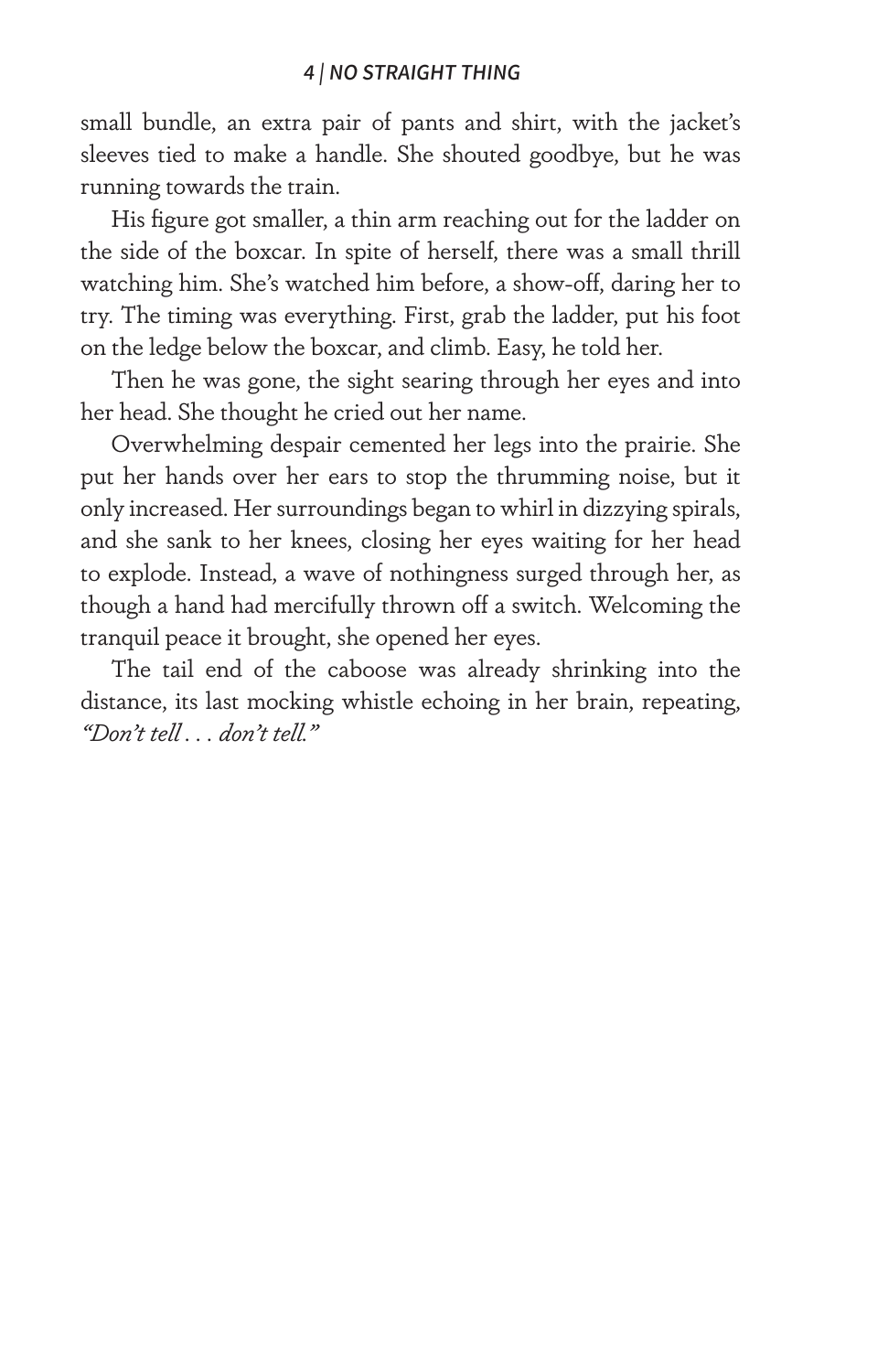1

AN eon ago, in Southeastern Alberta, a geological rift appeared along the South Saskatchewan River, spewing up fine sandstone and clay that formed into cliffs and coulees. What remained was a valley dotted with hillocks curving round the land and river.

Within this rift, the city of Cypress Landing developed. Sandstone cliffs contained the prime ingredients for manufacturing industries, and the city flourished with cheap heating, water, and electricity. Wheat prices soared, and five flour mills operated at full capacity. The CPR network of rail lines brought markets close. In the unblemished prairie air, the stars formed a golden halo over the city. Despite warnings, optimistic farmers in an area called the Palliser Triangle broke up progressively more land rooted with stable short grass to plant evermore wheat.

The reckoning began with a persistent drought followed by the stock market crash in October 1929. Then the winds came. Heartless winds scooped up all that rootless, arid dirt and blew it away from the earth.

Within the city of 9,500, prosperous people found themselves destitute. The CPR was the largest railway terminus between Winnipeg and Calgary, and as a consequence, there arrived a daily influx of train-riders; homeless, transients, and just plain hobos, seeking work or camping for a few days before moving on. And the city police chief, Captain Sam Embleton, and his force of eighteen men made sure they did. Transients got fifty cents for food and shown the way out of town.

The second Tuesday in August started out as expected that summer of 1936, hot and airless. As the day wore on, the heat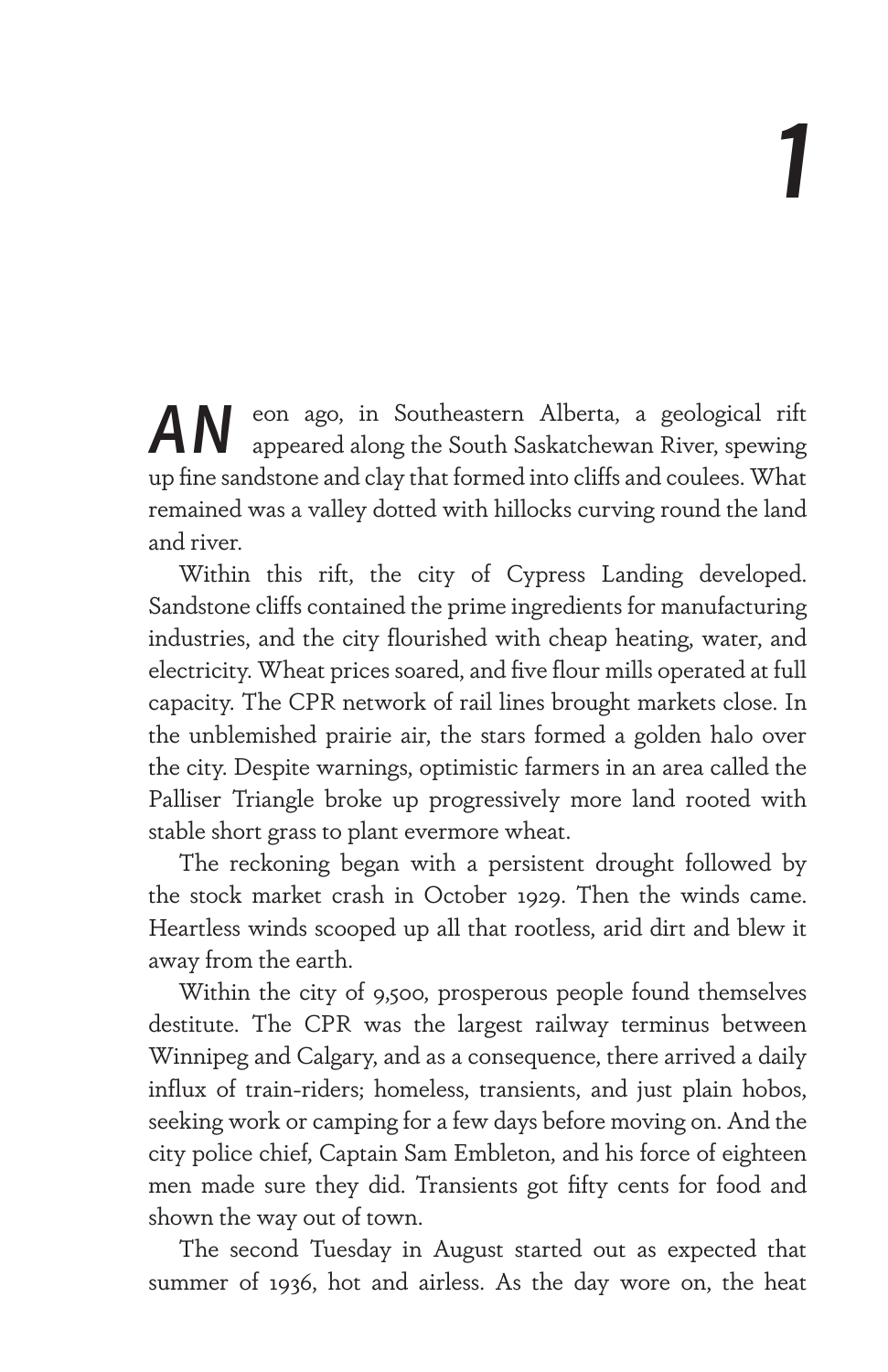#### 6 | NO STRAIGHT THING

radiating off roads and sidewalks dissolved into watery illusions. The occasional breeze wafted heat-laden air against people and buildings as if to suck out the last bit of moisture. Near four o'clock in the afternoon, a few wilting citizens remarked on the large ring around the sun, but experienced people sprang into action. Proprietors shut up stores, housewives slammed windows closed and stuffed rags or mats around thresholds. Mothers with shrill voices urged children into shelter while whipping the washing off clotheslines.

In the distance along the horizon to the east, a huge black cloud, roiling in on itself, tossed in silent fury as it moved toward the city. It covered the entire width of the horizon, growing larger with frightening speed. Sound arrived first, like the moan of a distant train, then small swirls of dirt, tumbleweeds and other debris danced along the streets.

The wall of dirt hit the city twisting and blowing the ground from under feet, stealing breath and loose items away, roaring against everything in its path. In minutes, the tall, dense cloud covered the sky, and day became night.

On the edge of town, the whine of the storm smothered the sound of cracking glass in the rows of greenhouses. Sucking winds scooped up loose wheat and detritus around the flour mills, firing the missiles against the warehouses. Fine grit found its way into every nook and cranny, affecting rich and poor alike, on both sides of the tracks. In the downtown business core, drivers blinded by the black clouds parked helter-skelter on the street. Shoppers caught outside groped their way to the doors of Eaton's, Woolworth, or any handy hiding place.

Fergus Muir later remarked to his father, Malcolm, if these storms kept on any longer, the whole of Saskatchewan would pass through Cypress Landing. Years later, people remembered the lamenting howl and grime of a black blizzard, the worst they'd seen.

When it was over, folk came out of their houses and did as they had done before; scraped away the drifts from the doors and windows, hosed down the vegetable gardens and inspected the remains of the bounty that was to keep them in food during the winter. Housewives or servants swept, cleaned, and polished inside.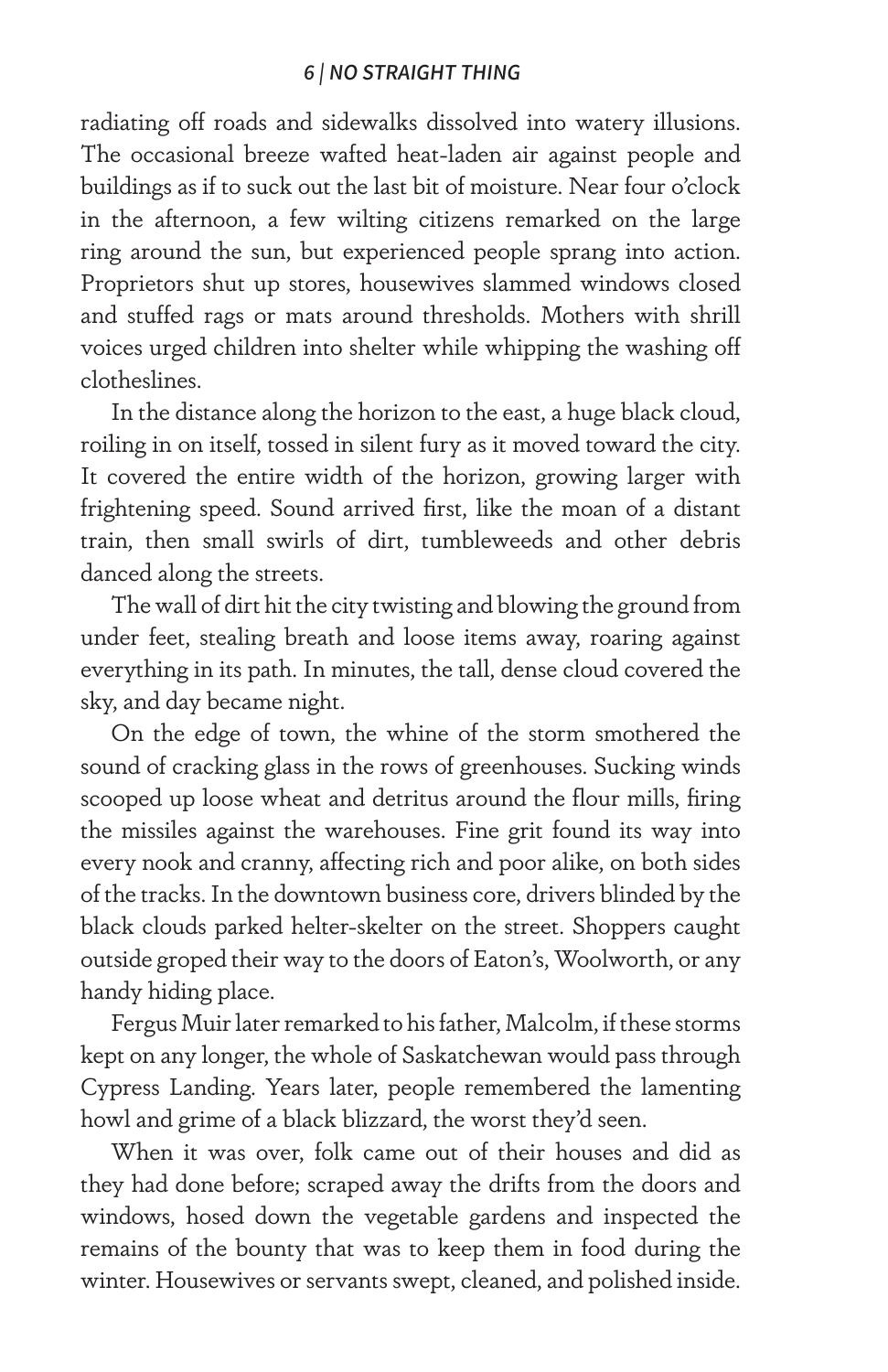City crews were out doing the same maintenance on the streets, parks, and boulevards. Industry owners inspected inventory in the open, awaiting shipment.

And early the next morning, a pottery worker approached a kiln scheduled for the first load of pottery. Grumbling to himself, he would first have to sweep up the usual detritus left by transients who had sheltered inside. What he didn't expect to find when he opened the door was a body.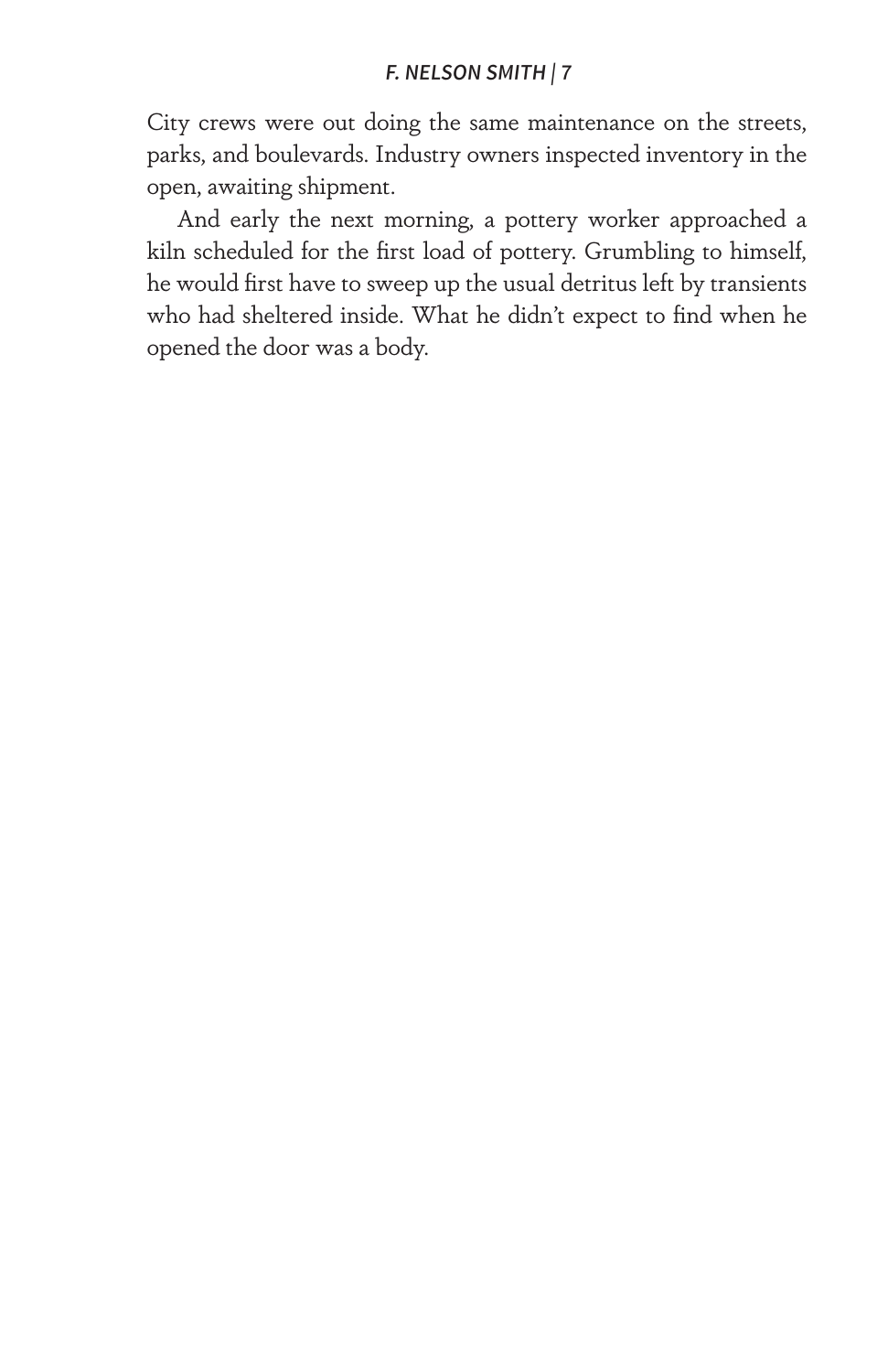## 2

ON the day of the storm that ravaged Cypress Landing, Cat felt driven to risk another afternoon at the Hobo Camp under the railway bridge. She dressed in a pair of Joe's overalls, tucked his cap into the bib and went into the kitchen. Her mother stood over the stove emptying the kettle into the teapot. Rose and Harley sat at the table, squabbling as usual.

"Keep your hands off my things." Rose pointed a finger at her brother. "If I find anything missing, I'll march you right down to the second-hand store, and you'll get it back."

"Who'd want your old junk?" Harley sneered. "Anything you got ain't worth a penny anyhow."

"Be quiet, both of you," her mother interrupted. "And don't say '*ain't.*' In all your sixteen years at school, you might speak proper English."

"Where's Young Charlie?" Rose asked.

Her mother pursed her lips and gently placed the teapot back on the counter and adjusted the cozy as to look undisturbed. "He's staying with Frieda Hoffman."

"Why is he at Frieda's?" Rose demanded. "Mother, have you . . ."

"No! It's for a couple of days. And you mind your manners! Frieda Hoffman is *Mrs*. Hoffman to you. You know very well that you do not dream of using first names with anyone, and I mean anyone at all, unless they're your good friends. Until then, they are Miss or Mrs. Is that clear?"

"Yes, mother. I'm sorry."

Her mother's attention focused on Cat and her overalls. "Just why are you dressed like that, young lady? The neighbors will think you don't have any dresses. Go change your clothes right now."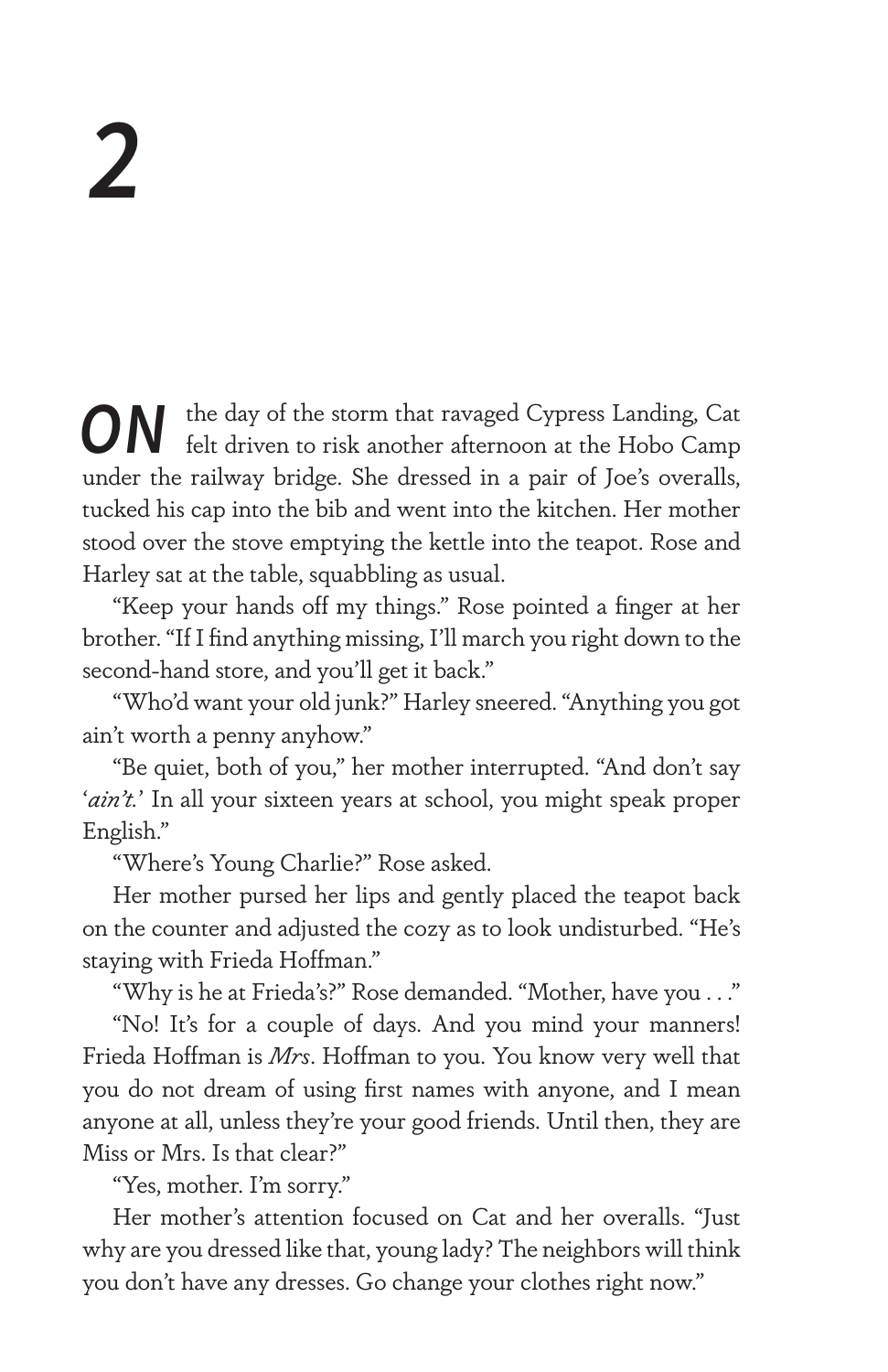Cat said nothing, lowering her gaze to the floor.

"Did you hear me, Madam? What's the matter with you lately? You seem to be mesmerized."

"Cat has her tongue." Harley sniggered at his wit. "Ever since . . ." "That's enough!"

Startled at the note of hysteria in her mother's voice, Cat looked first at her then Harley and Rose. Both were staring into their bowls as though something foreign had crept into them. Her mother raised a cup to her lips, then put it down again without drinking. "You better not be going near any hobos. Mrs. Roberts took pleasure in telling me Mr. Roberts saw you going down beneath the train bridge. I'll skin you if you bring home any bed bugs. Fine thing when the neighbors see my kids running wild, talking to those *people.*"

At last, her mother took a delicate sip of her tea. "Besides, it can be dangerous."

"I'm doing garden work at the Muirs'," Cat lied. "I don't want to get my dress dirty or torn. When I bend over, people can see my pants," she added for good measure.

 "We see London, we see France, we see Cat in her underpants," Harley sang.

Rose rolled her eyes. "You are such a hero."

"Do the Muirs pay you? Or do they expect you to work for nothing?"

"I get meals, and Mrs. Mann pays me if I'm there all day. Sometimes I get twenty-five cents. I'll bring you the money if they want me the whole day."

"Well, get some porridge into you." Her mother lifted the empty bowl off the counter and held it out to Cat, her expression plainly showing she wasn't totally convinced with Cat's explanation.

At the stove, Cat lifted the lid of the pot and grimaced at the sight of skin covering the porridge. Scraping the pot into her bowl, she mixed it up at the same time and sat at the table again. Harley passed her the milk bottle. The milk was almost clear. Watered down again, thought Cat, and she poured some over the oatmeal before adding a generous amount of sugar.

"While you're all here," her mother said, taking a seat at the table and inspecting her fingernails. "Don't come home till suppertime.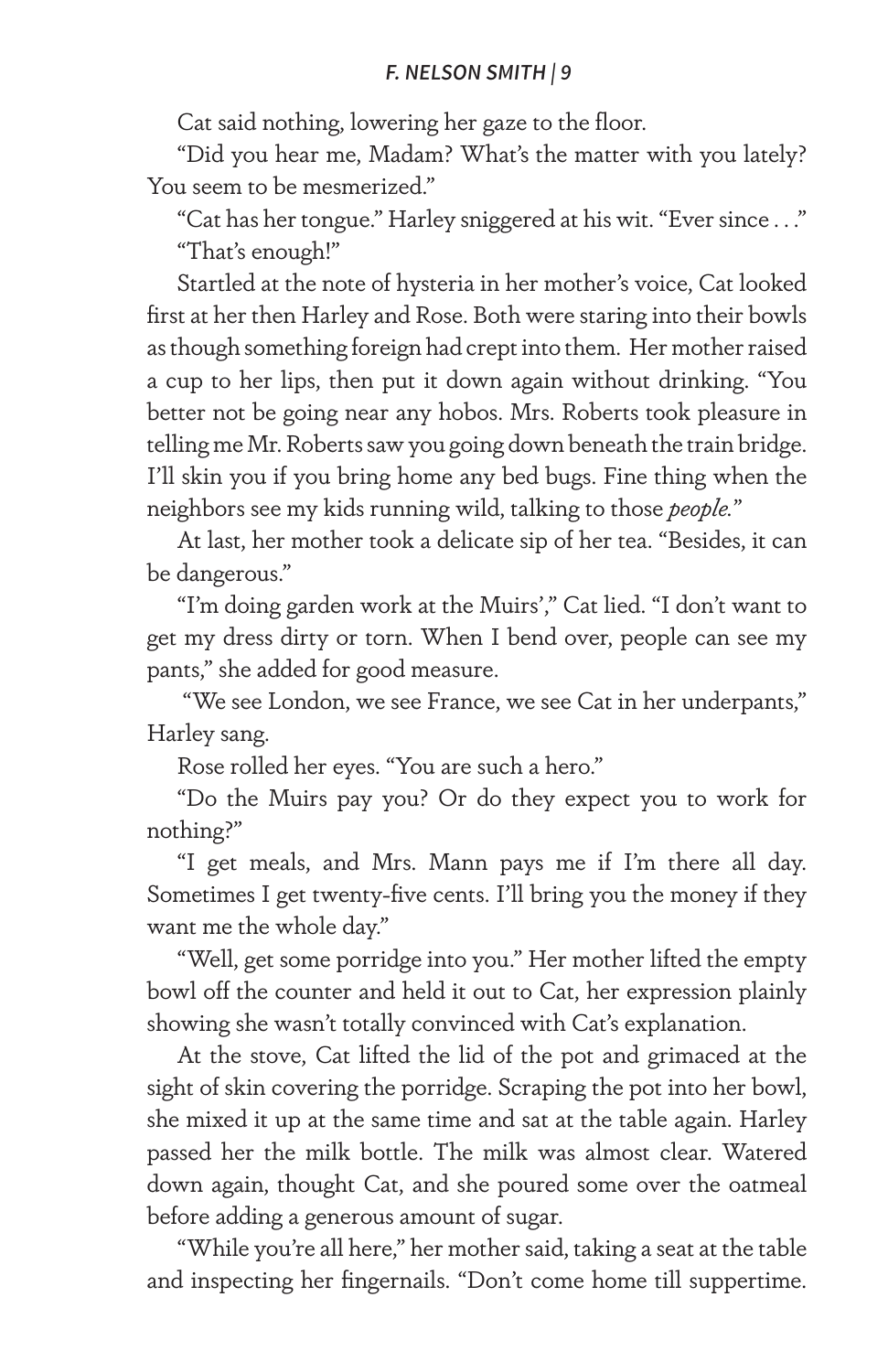I am having company this afternoon, and I don't want a bunch of kids galloping all over the house."

Rose raised her eyebrows.

Harley snorted. "Does it mean we'll have eggs and bacon for breakfast tomorrow?"

Their mother's open hand shot across the table and met Harley's face with a piercing clap. Harley gasped and put his hand on the spot. Cat dropped her spoon into her porridge and sucked in her breath. Rose's mouth opened in a round '*oh.*'

"You'll get a lot worse if you don't stop the dirty insinuations!" Her hand shaking, she snatched up a napkin, dipped the tip in her tea, and began expunging invisible grime from the table top. "Why are you still sitting there anyway? Get out and find work. I can't get relief for you now you're sixteen. So either find work"—she stopped rubbing and looked Harley straight in the eye—"or go to a farm."

"No!" The word exploded out of Cat's mouth, shocking even herself. Her chest tightened. She had trouble finding air. A buzz like angry bees started in her head. Blinking back tears, Cat continued looking at her mother. "I just meant, don't send Harley away, Mama. Please. There won't be anybody left." She bit her lip, wondering what made her speak up. Why shouldn't Harley go to work on a farm? All he did was tease her. He was now looking at her, more astonished than her mother or Rose.

"You can count on me to stay away," he finally said, his tone resentful. "Carl and I can find plenty to do."

"Carl?" Rose echoed. "Is that the kid who spends his time explaining to the police why he chases young girls?"

"Now what?" Her mother said, sitting up. "What are you talking about?"

"He's a slimy hoodlum. According to Bessie Hutchinson, he can't keep his hands to himself. And she's only thirteen!"

"Ah, he isn't like that," Harley said. "A bunch of lies. He likes to tease, but he's never bothered anybody."

 "Oh, well. Don't take my word for it," Rose's voice was sarcastic. "Just wait until you end up in reform school, along with him."

With a grunt of disgust, her mother threw the napkin at the table, face crumpling in self-pity. "Oh, I can't stand this much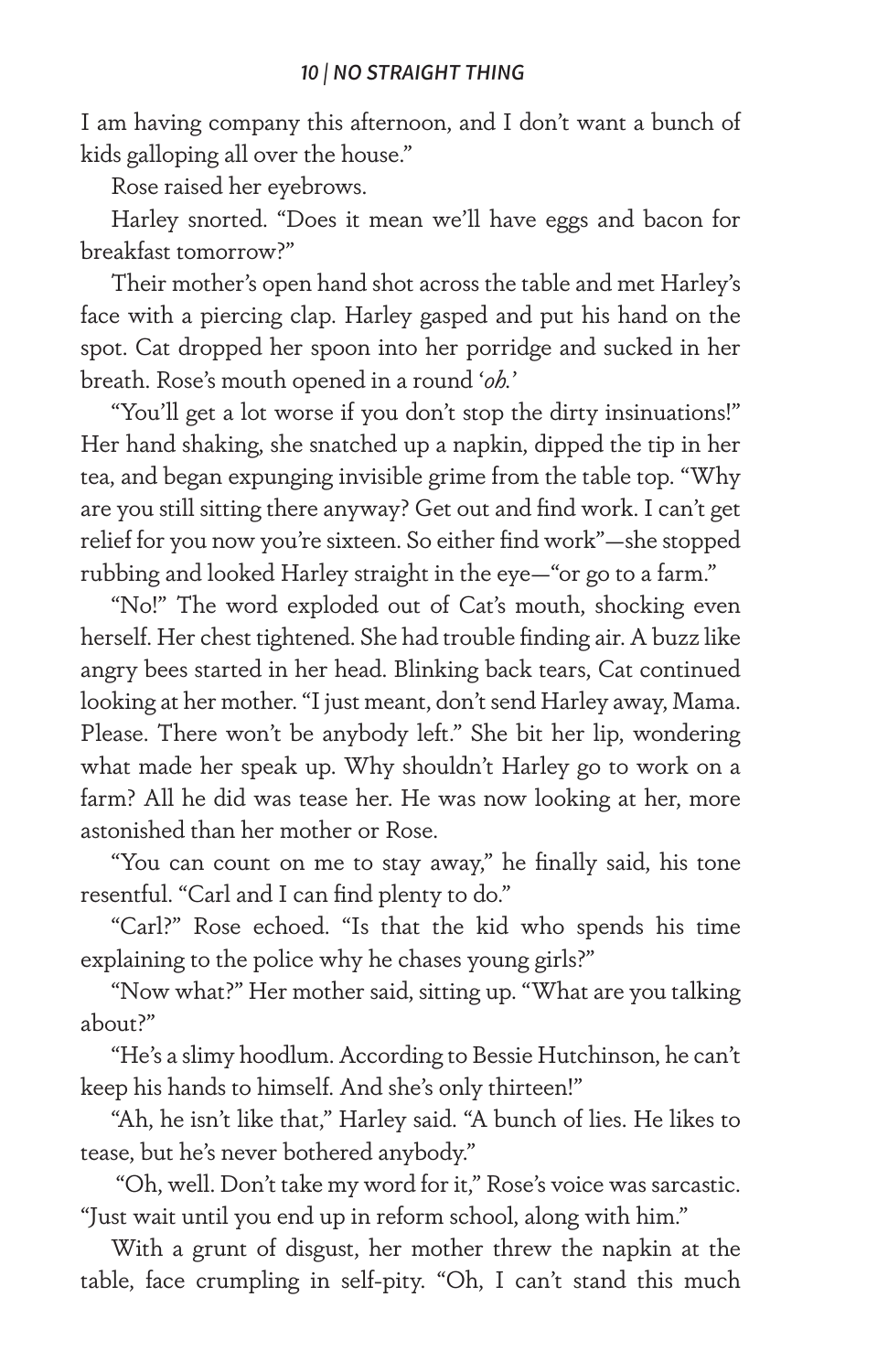longer. What is the matter with the lot of you? You know I get upset easily. Why aren't you helping me? Women aren't meant to be both a mother and a father."

Harley's hand moved over his mother's. "Mama, I'm sorry. Couldn't I just . . ."

She moved her hand away, and Harley's eyes fluttered before hardening along with his jaw.

Cat felt a prod of sympathy for him. She wondered if she should tell him Joe had gone to find their father, but a tiny voice echoed in her head, "*Don't tell, don't tell.*" Calm again, she returned to her porridge.

Unmoved by her mother's distress, Rose got up and took her bowl to the sink. "Well, I'm off," she said, smoothing her dress front. Rose worked as a maid for the Hutchinson's on First Street. She made good money, working from nine in the morning until nine at night, for fifty cents a day, with lunch and dinner thrown in. She got Sundays and one half-day a week free.

Her mother looked her up and down as if seeing her for the first time. "That looks like an expensive dress to go to work. In fact, the dress looks *too* expensive for a seventeen-year-old girl to have, or my name isn't Clara Perkins."

"Eighteen soon."

"You don't make enough to buy a dress that nice," her mother continued, eyes narrowing. "Are you doing things you shouldn't?"

Rose's face turned red, whether from guilt or humiliation, Cat couldn't tell. "It's a castoff from Mrs. Hutchison if you must know. I'll be home late tonight. Nell and I are going to the show to see Jeanette MacDonald and Nelson Eddy in Rose Marie." She headed for the door. "It'll be nice to listen to something pleasant for a change."

As soon as the door closed behind Rose, Harley rose from the table. Cat heard him rummaging around in the bedroom where she and Rose slept, searching for things he could sell on the street or at the second-hand store.

Harley soon left, with his mother's shout "get a job!" echoing behind him. Cat supposed he would head to what he called his '*trap line*.' First, to the heap of broken rejects outside the potteries.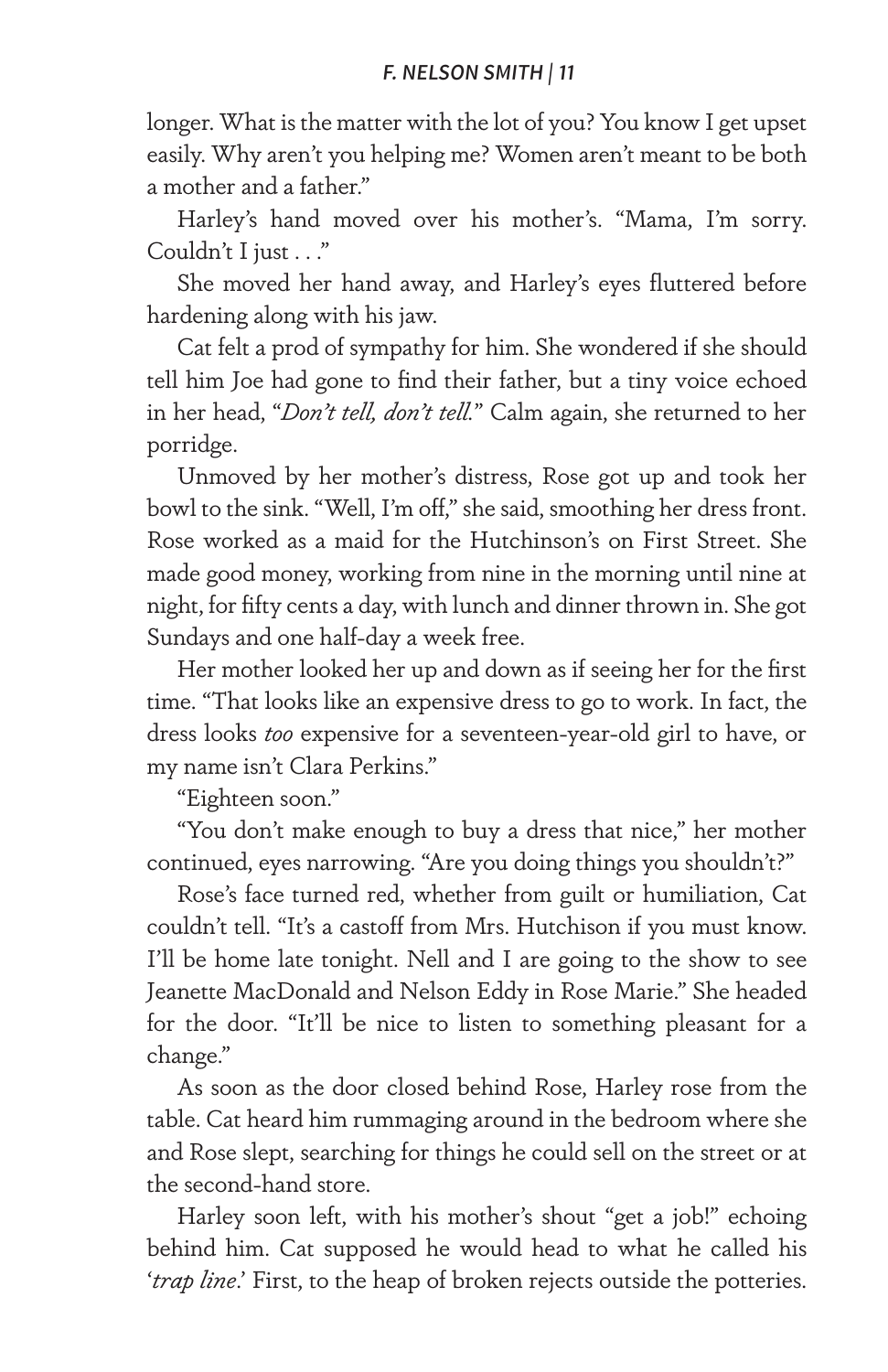Sometimes the large pile contained unbroken crockery, and even with a minor flaw it was still useable. Then he'd head over to the bottle factory and rummage through their pile for an unbroken bottle or phial. As a last resort, there was always the unloading area at the flour mills, where he would gather up wheat fallen to the ground to sell in the neighborhood as chicken feed. If he were caught, there would be hell to pay. Perhaps the managers believed someone might get the idea to steal a whole truckload. What money he gleaned from his efforts, he never shared. He likely spent it at Mercier's Store or the Dreamland and Monarch Theatres.

Cat slipped her bowl into the sink and left the room before her mother found something new to question. She drew the violin case out from under her mother's bed, found an old belt of her father's, and threaded it through the handle. Buckled and looped over her shoulder and under her opposite arm, the case fit snug against her back.

She headed for the hobo jungle. The camp was not cluttered chaos as might be expected when hearing the word 'jungle.' Fear of being turned out by the authorities kept a certain order in the camp. She had learned that if the men proved they had a temporary job in town, they were allowed to stay as long as it lasted. Cat followed the path under the train bridge, passing two women hanging washing between the willows, and returned their wave of greeting. The women travelled with their husbands, in charge of meals for the camp, always a daily stew to which camp people contributed what they could: meat, vegetables, or a loaf of bread.

Cat hunted through the camp, growing anxious. Had he already left on a train?

"Looking for Pete?" One woman was behind her; a clothes basket tucked on her hip. Cat knew her only as Helen, a largeframed woman whose bones stuck out at all angles. She dropped her basket and inspected the contents of a paper bag on a small table, then dug into it with a broad hand and pulled out a bunch of carrots. She smiled over them at Cat.

"You mean Sir?" Cat answered. "Have you seen him today?"

"He's down at the river, having a wash, I expect."

Cat heaved a sigh of relief. Helen waved Cat closer and indicated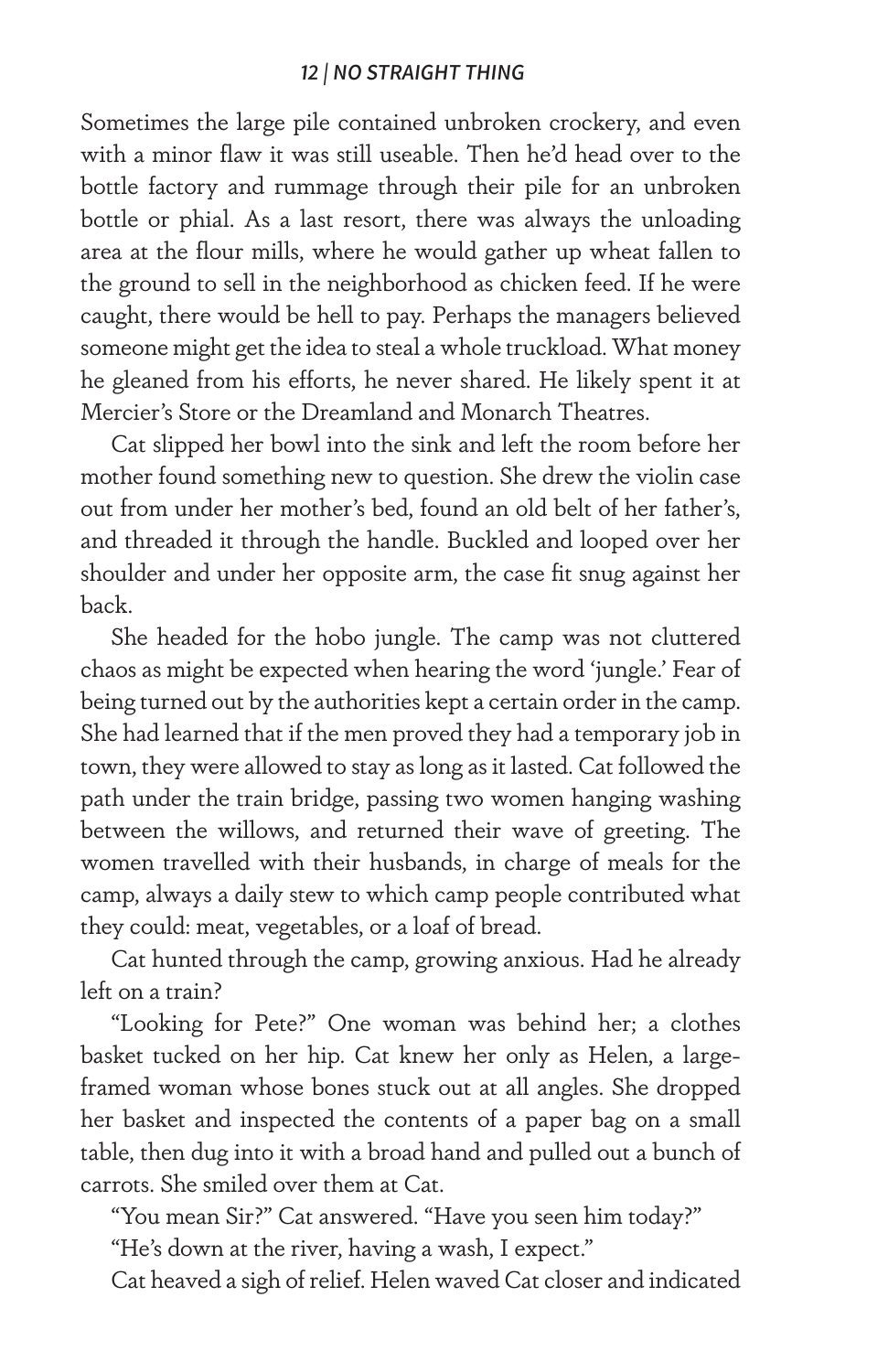a canvas chair. With Cat seated, Helen inspected the carrots, then dug into the bag and pulled out a few potatoes. "You call him Sir? Why?"

Cat blushed. "When I first came down here, he rescued me from a man who bothered me. Then called me his Lady." She giggled. "I called him Sir Knight. It was like a pretend game with us. You know, the Knight who rescued his Lady?"

"Humph," Helen said. "People pretending they are what they aren't is why the country's in this mess." She studied Cat for a time. "Do you know what the Hobo Code is?"

"You mean that stuff they write on telephone poles and back fences?"

Helen laughed. "No. The Hobo Code are rules about how people should behave in the camps. It means we help one another, and do no harm, but some camps don't bother with the code. That man you mentioned. His name is Sam. Pete chased him off, but I still see him hanging around, maybe looking for you."

Cat felt a shiver down her spine. "I was scared at first," she admitted.

"You should be," Helen said. "You could have been in big trouble young lady if this was one of the bad camps. Pete makes sure everyone here obeys the code, or he runs them off. But some men don't like it and vow to get even. They are the most dangerous."

Helen put her hands on her hips, looking accusingly at Cat. Knowing sometimes it was best to say nothing, Cat just looked at the ground.

"What are you doing here anyway?" Helen continued. She sounded crabby.

"My dad has been gone so long. I have to know if he's okay. Maybe someone who comes here talked to him."

"Oh, Mercy," Helen muttered. She brought another canvas chair from the tent and sat beside Cat. "Your dad is on the rails? Where's your mother? Does she know you come down here?"

Cat blushed again, looked down at her feet and shook her head. Helen gave an exasperated sigh. "Now then, tell me. Where do you think he is?"

"He said he was heading for Vancouver."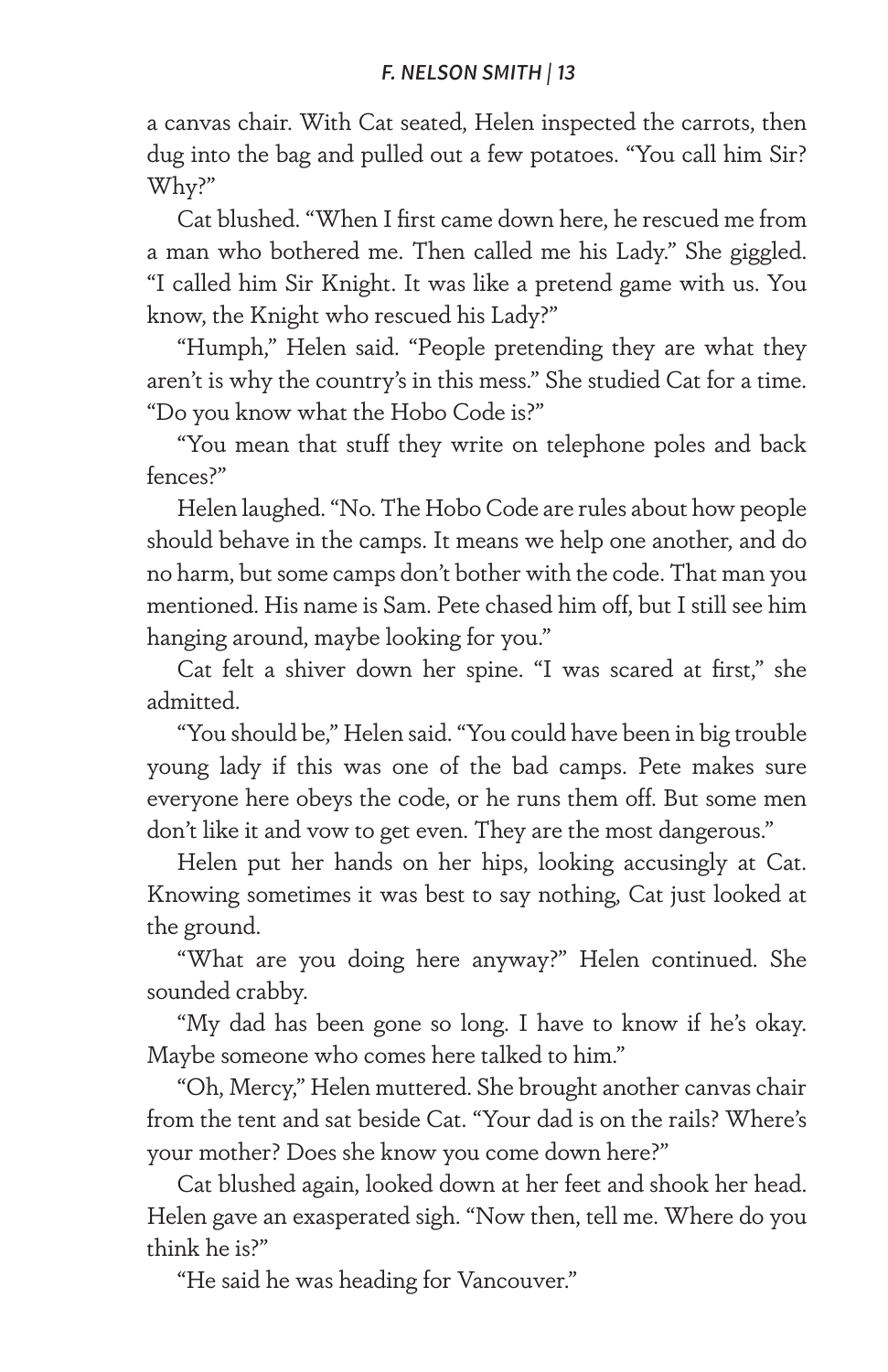"Vancouver. That might explain why you haven't heard from him." Helen slapped her hands against her knees, as if that settled the matter. "Poor guy. He'll be in one of those work camps. Our Prime Minister's answer to unemployment."

Another cold shiver went down Cat's back. She opened her mouth to ask if the work camp was one of the camps without the Hobo Code.

"Well, well, so here you are," a cheerful voice interrupted.

They both turned and there he was, his sturdy frame radiating security and strength, reminding Cat of her father. His smile drifted all the way up to bright blue eyes, crinkling the corners. He took off his cap, flourished it in a circle, and bowed low to Cat.

"Washed and dressed fresh. How do I look?" He grinned at Helen. "Thanks to Mistress Helen here. She cleaned and pressed my suit. A fortunate man I am. Two m'ladies at his beck and call." His eyes darkened, and Cat thought he looked sad, but the moment passed. He threw back his head and grinned at them.

"Oh, you are so full of it," Helen said, laughing. She pointed at him and whispered loudly to Cat. "He's kissed the Blarney Stone, you know."

Cat was glad to see him if only to quit answering Helen's pointed questions. Sir did indeed look pressed. He wore a blue shirt open at the neck. There was fraying around his trouser hems and jacket cuffs, but he looked neat in what her mother would call a '*suit of good cloth*.' His black curls were drooping wetly over his forehead.

Helen rose and went over to him. Her voice was low, but Cat heard her say, "She shouldn't be here."

"Ah, but the Lady is desperate to find news of her father, Helen," Sir replied. He spread out his hands. "Who are we to tell her she shouldn't? Besides, aren't I born to make sure she stays safe? If it isn't us, who and where might it be? She will only find another place where people are, well, you know, bad."

"But the townspeople might have different ideas. There'd be trouble if they think we are sheltering a kid from the town. And what about Sam?"

Sir's eyes narrowed. "What about him?"

"He wasn't happy being chased away. I've seen him around. He's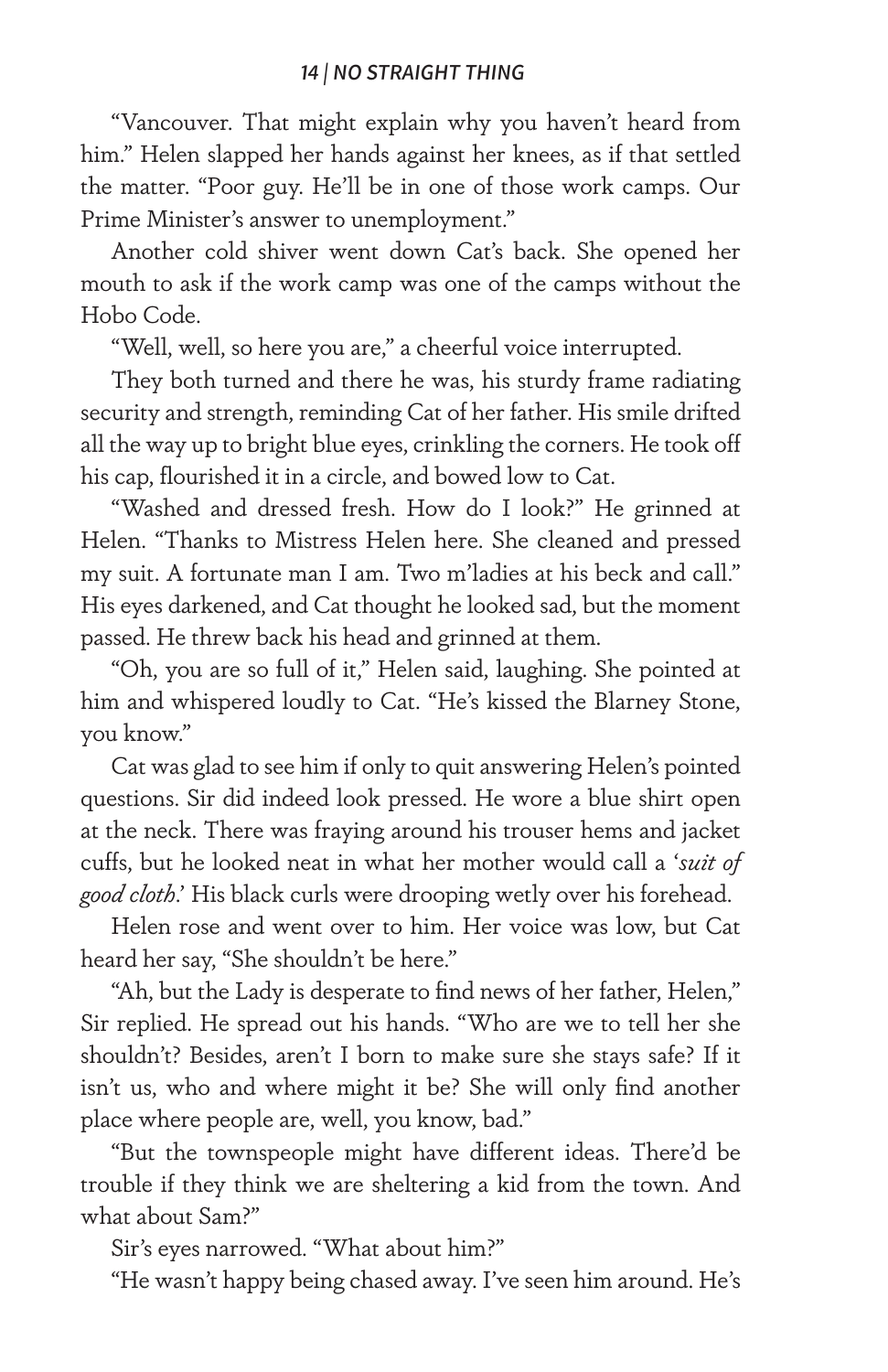got it in for you."

Sir chased her concern away with a wave. "I know that Helen, and I'm careful. And as for the town, we stay on the outskirts." His eyes dropped, but Helen read his expression and latched on to the message.

"You know this place, this city, don't you? I guessed there was something. A man like you doesn't hang around for no reason. Was there trouble?"

Sir didn't reply, only smiled again. "Right now, my priority is Cat, and her task. Besides, we're very lucky that she likes us too and having children around reminds us that life has a future. Wouldn't you agree, Helen?" Sir pulled a small package from his pocket. "Here, Mistress, a bit of meat for the stew pot."

"Where  $\rightarrow$ 

 "Ask not, and you'll hear no lies," Sir replied, blue eyes laughing at her again.

Helen took the package and started back to her vegetables, swiping a hand at him on the way by. "You're lucky you are fine looking too, Mr . . . ah, *Sir.* Otherwise, we might run you out. I know you'll keep her safe. And she's lucky to have you too. Get lost now. I've no time to be jabbering away."

Sir began walking away, waving Cat to come with him. "She's a nice woman, that Helen, but she's too sharp sometimes. I bet she quizzed you without mercy too." He chuckled at Cat's expression, then added, "Come on. We'd best get to the Salvation Army soup kitchen at the end of East Avenue. A train gets in at noon, and the newcomers to town will be lined up for food. We might learn something about your father."

"I know another soup kitchen across town if we don't find anyone at the Sally Ann, At the Lutheran church—"

"No." Sir shook his head and said firmly, "We'll stay away from that one." He stopped talking and increased his step.

Cat hurried after him, surprised, but accepting. Perhaps he was afraid they would try and convert him into going to church.

The lineup was shortening when they arrived. Sir led her into the building and the line of counter at the front where two Salvation Army ladies in their blue uniforms were dishing out soup and bread.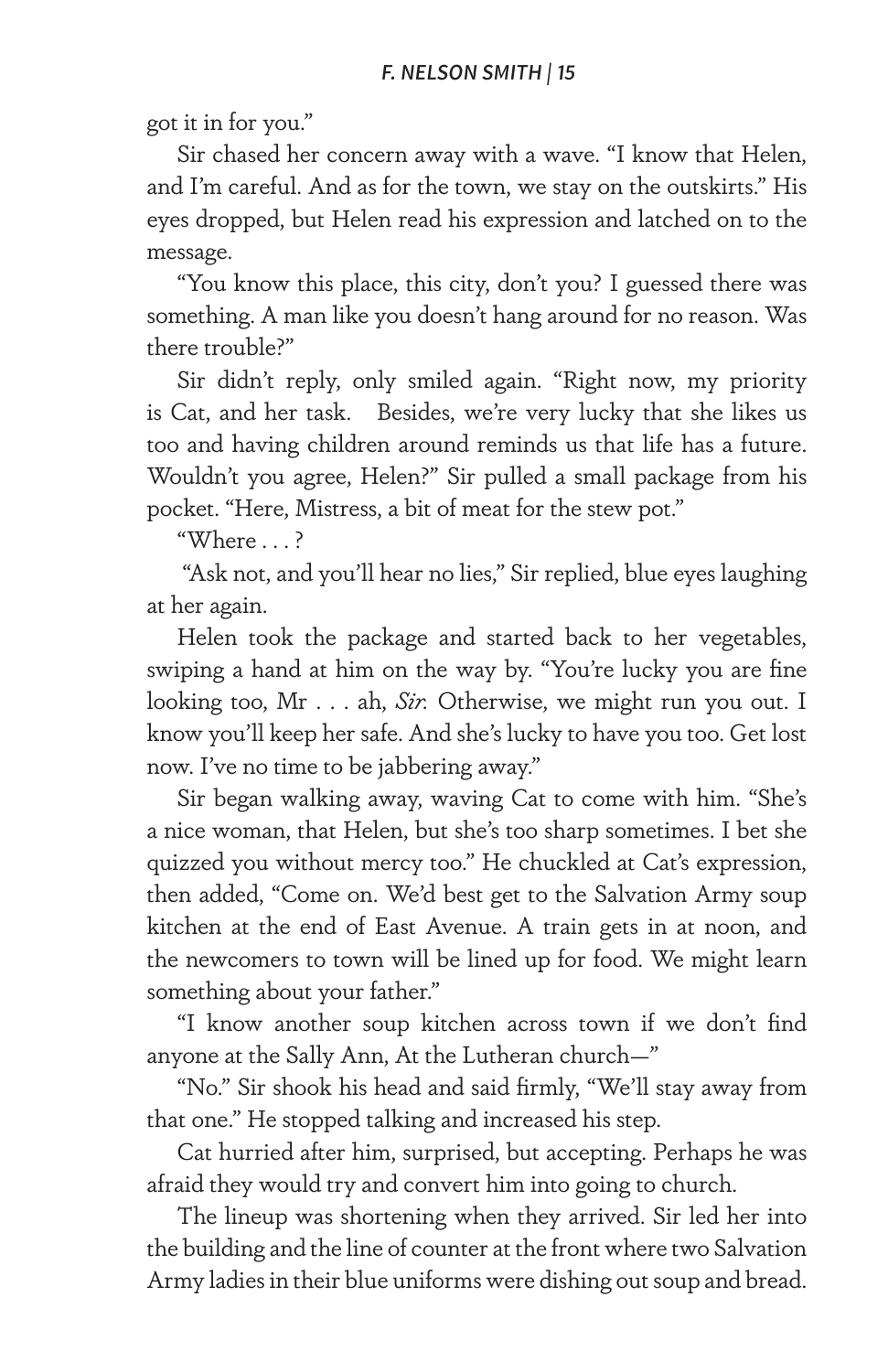Sir got a bowl filled with a soup of vegetables and bits of chicken floating on the top. The ladies gave Cat a head to foot inspection before looking at each other, their expression questioning. Sir put his hand on Cat's shoulder and at stared them until Cat was handed a bowl of soup as well. The woman had to tip the pot to get the last bit out. "We need another pot," she said to the other.

Cat and Sir continued down to the end of the hall, lined on both sides with long tables and set with spoons. Sir nodded and smiled at the men beside them and across the table, murmuring a good day. One or two nodded acknowledgement, but for the most part, the men stared blankly with hollow eyes devoid of hope, faces gaunt and dried like they'd been in the sun too long.

Cat broke a piece of the bread and pushed it into her mouth. It was still warm and crusty. She picked up her spoon. The soup smelled good too.

Two men sat down across from them. One rested his elbows on the table and held his head. The other closed his eyes and sighed, then patted his companion's shoulder in sympathy.

"Where's your soup?" asked Sir. At his tone, Cat put down her spoon without tasting hers.

"They ran out," said one. "We asked if we could sit here and rest a bit." He eyed their soup and swallowed hard.

Sir pushed his bowl and bread over. "We had a good breakfast," he said, explaining. "We don't need this as much as you do. He looked at Cat. "Do we Cat?"

Cat immediately pushed her soup and spoon across the table. "I had a piece of the bread," she apologized.

"That's no matter," said the man. "Thank you kindly."

His companion agreed. He pulled the bowl of soup close, picking up the spoon. "We ain't had nothin' to eat in two days," he mumbled through a bite of bread.

"There's another soup kitchen across the tracks along the West Avenue if you're still hungry after," Cat volunteered.

"You just arrived?" Sir asked. At the other's nod, he continued conversationally. "From where may I ask?"

"We started out from Vancouver early yesterday morning." Sir smiled. "Well, maybe you can help us out. We're looking for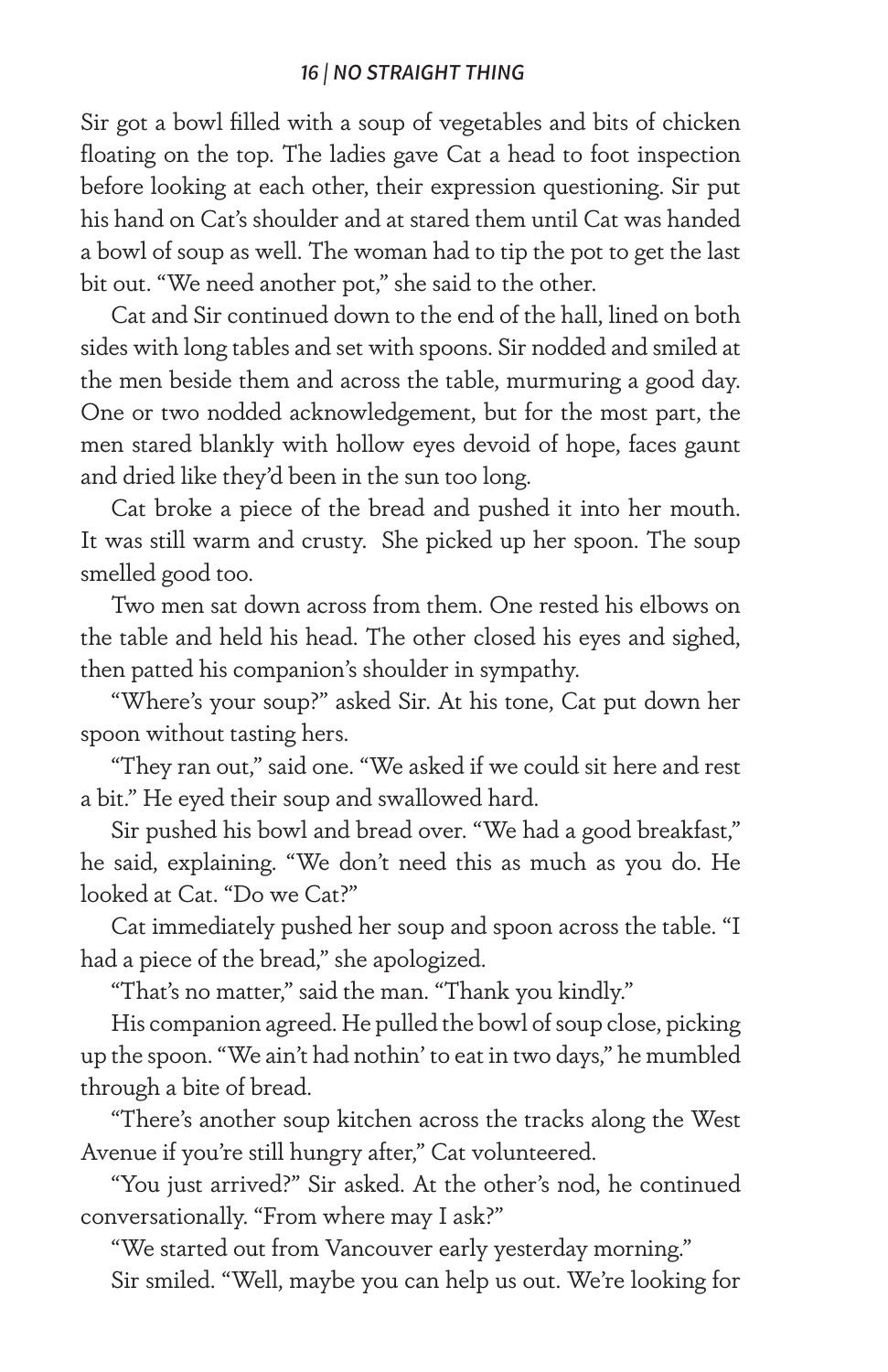a man who travelled the rails to Vancouver. His name is Charles Perkins. Have you run into a Charlie at any time?"

"Who wants to know?" the other man asked in between chews. His left arm curled around the bowl, protecting it from any intruder. He took another spoonful of soup, slurping noisily.

"Now, Russ. That's not our business," his companion said. He seemed to be the leader of the two.

"Yeah," piped up the man next to Sir. "Seeing he gave you his soup and all."

Sir laughed and waved the objection aside. "Maybe I should explain. Charlie is the father of this girl here. She hasn't heard from him since he left. We wonder if anyone has talked to him or seen him in a camp off the rails."

"That's different." Russ waved his spoon. He exchanged looks with his partner, who hesitated then nodded.

"What's his name again?" the other man said. "Perkins or Charlie? No, I wish I could say I know him, but I never ran into him. Have we Russ?"

 Russ shook his head '*no*' and drank up the last of his soup right out of the bowl. "Unless he's at another work camp. If he is, he's doomed"

Cat shivered and looked at Sir.

"Another work camp?" Sir asked quickly.

Russ had suddenly become talkative. The other men within earshot leaned forward to listen, some nodding their heads. "If he's in one of Bennet's work camps, he won't get out much. It's more like a slave camp."

*Slave?* Cat shook her head. Sir put his arm around her shoulders. "Careful, Russ," his companion interrupted.

"Well, only what I call a slave, Missy," Russ said, a small smile creasing his tanned face. He didn't look like he smiled often. "They get twenty cents a day for a forty-four-hour week. It supposed to cover meals if that's what you call them."

"You sound familiar with the camp," Sir remarked.

"Me and Steve were in there," Russ said to sympathetic remarks from the men around them.

"I heard they were infested with bugs too," one man said. "And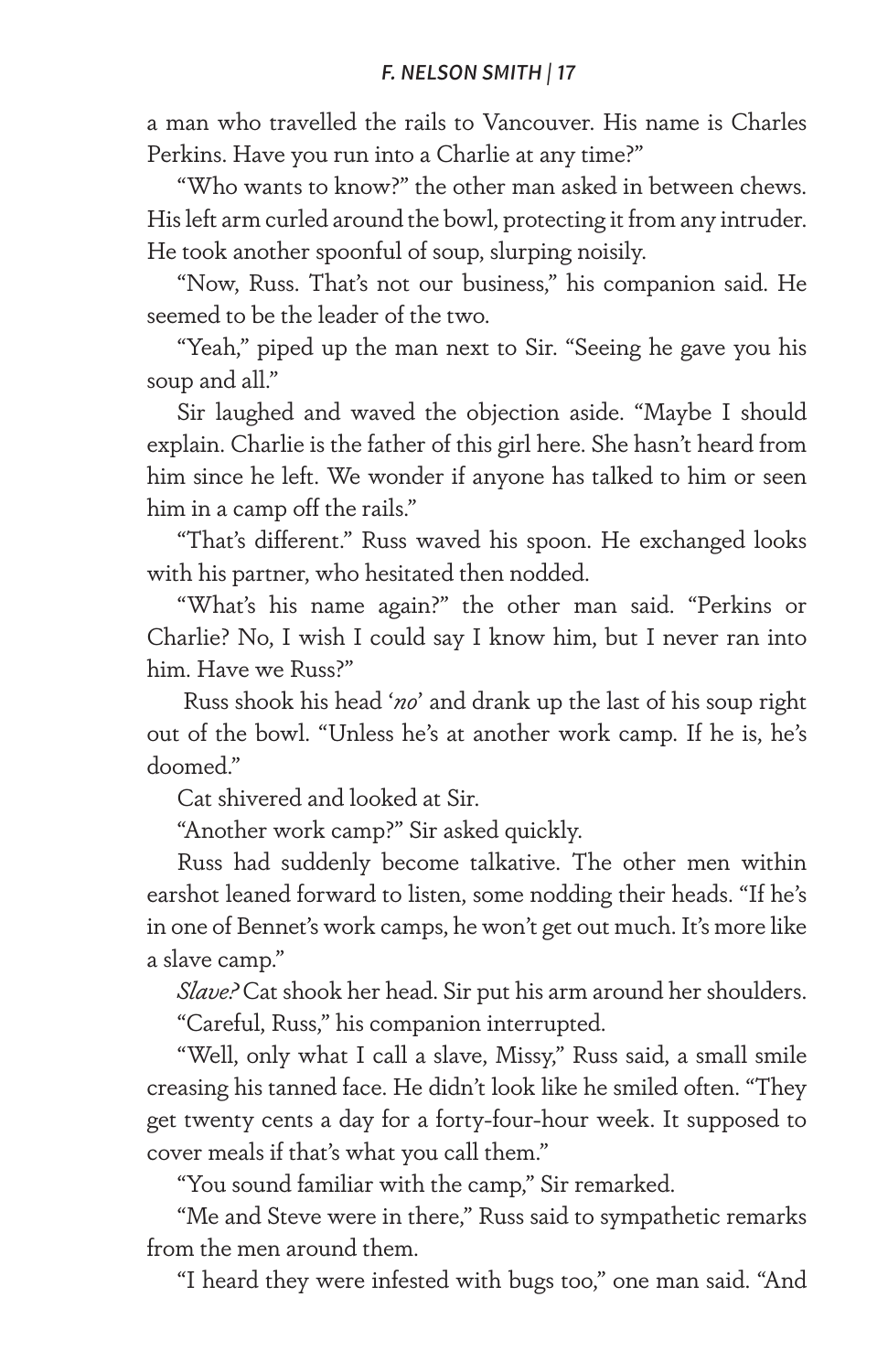beatings." He got a poke in the ribs from the man beside him as Cat gasped.

"Fights between vagrants," Sir whispered to her. "Not your dad's way, is it?"

Cat sat up, defiant. "My father would never put up with being a slave," she said boldly. "And he would never fight either."

 Another piped up. "A man can always leave if he can't take it. Like you two."

He got a disgusted look in return. "If you leave, they put out a vagrancy charge on you, so you have to get out of town fast. And avoid the railway bulls."

"Everybody knows about the railway bulls," said another man. Cat and Sir nodded with the rest of them.

"If they tell you to get off the train, you'd better get off running," said another, followed by murmurs of agreement all along the table.

"Didn't the government order the camps closed this year?" Sir put in.

Russ laughed. A derisive bark. "If they did, nobody told the camp bosses."

The man called Steve looked at Cat and said, "Don't worry young missy. Your dad would be mighty desperate to stay in a camp, even if he ever was in one. Maybe he took another name. A lot of us take on different names."

"My dad looks a lot like Sir, here," Cat said hopefully. "Except his eyes are brown like mine. Have you seen anybody that looks like him?"

All eyes swiveled from Cat to Sir and back to Cat again. Sir grinned at her, his blue eyes teasing. "By my faith, don't I have my very own good looks?"

 "We seen a few hundred men like him. But can't recall anyone with eyes the color of yours."

"We only worked in the camp in Vancouver," Steve added. "So he could be at building roads outside Vancouver and not able to write."

Sir rose, as a signal they wouldn't learn anything else. Disappointed at another day with no success, Cat rose too. Sir reached into his trouser pocket and laid two quarters in front of the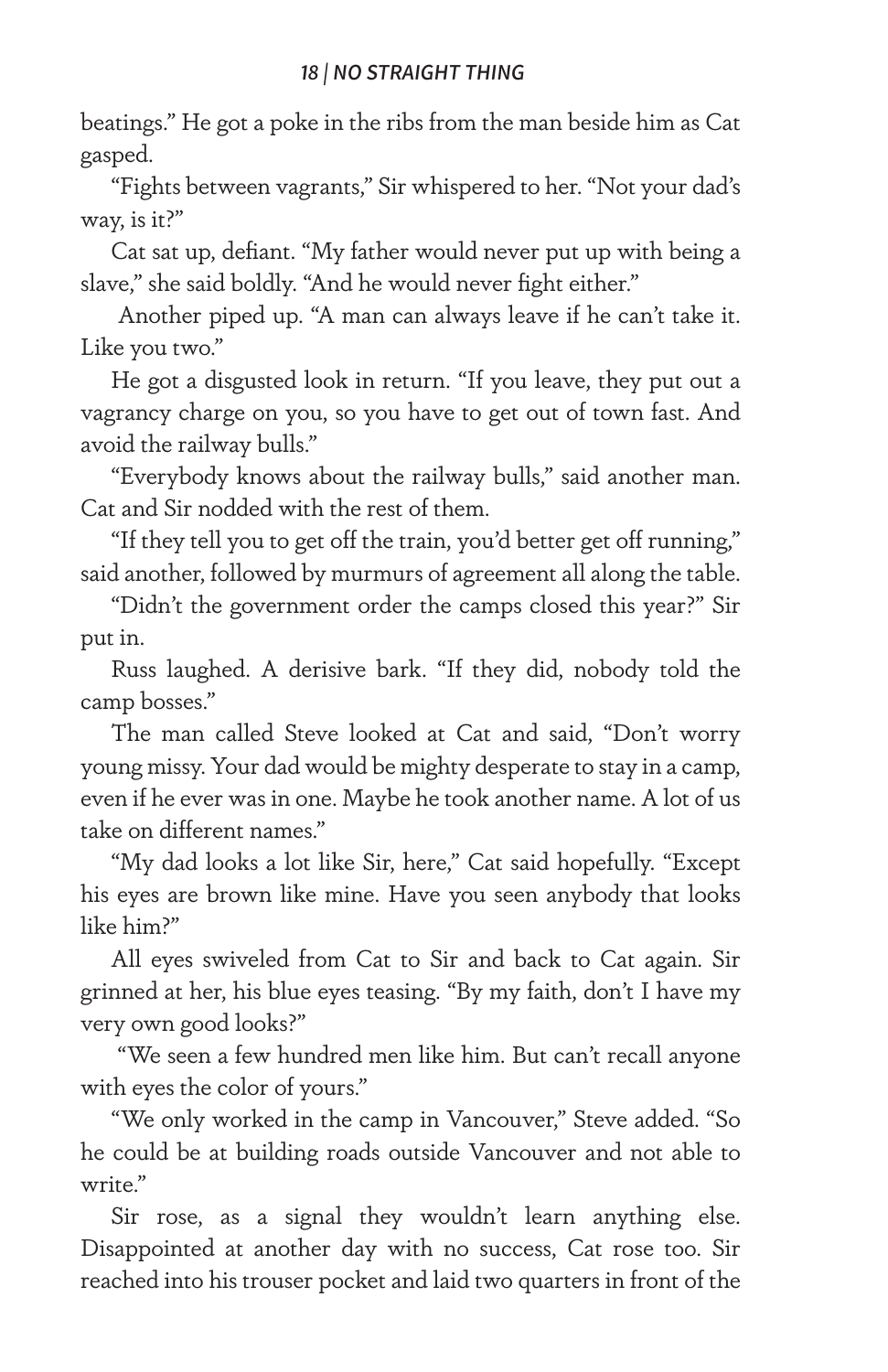men. "I have a job," he said, waving away Steve's protest and Cat turned her face away, in case her expression reflected his lie.

By two in the afternoon, Sir and Cat walked near the pottery factory. They headed across the railroad siding, taking a shortcut to a small creek in the nearby coulee, expecting to find vagrants camping there.

Sir didn't talk as he usually did while they walked. Cat wondered if he was thinking it was time to move on. The thought depressed her. She had come to rely on him.

"I haven't said thank you yet," she began.

Sir looked at her as if surprised to find her there. "I'm sorry Cat, I've been miles away. Thank me for what?"

"For taking me along to ask about my dad. I'd never think of going to the places you've taken me. I'd probably just wait for the men to get off the trains and go to the camp." She thought about Helen's warning of the camps. "He needs to come home or . . ." She stopped.

"Or what?" asked Sir.

"There's a man who keeps coming around to the house. My mom is beginning to . . ." Cat kept her head down, knowing she shouldn't be discussing her mother with other people. But she trusted Sir to understand. "My dad always made the decisions, and now my mother thinks she has to be both mother and father. But now *he* is starting to make decisions for her. And then Alex . . ." She swallowed hard, not liking what she was thinking.

"Who is Alex?" Sir asked gently and squeezed her shoulder.

"My brother. He was twelve."

"*Was* twelve?" He cleared his throat. "What happened to Alex?" "Mom sent him to a farm to work. He died."

Cat looked up at Sir. His eyes were closed, and his lips pinched together in anger.

"And this man who comes to your house. He had something to do with Alex being on the farm?"

"Yes. Maybe." Cat shrugged. "I don't know. That's why I have to find out where my dad is!" she burst out, rushing her words. "If people haven't seen him before, they might sometime. And they can tell him I was asking." She looked up at Sir, her face earnest. "So I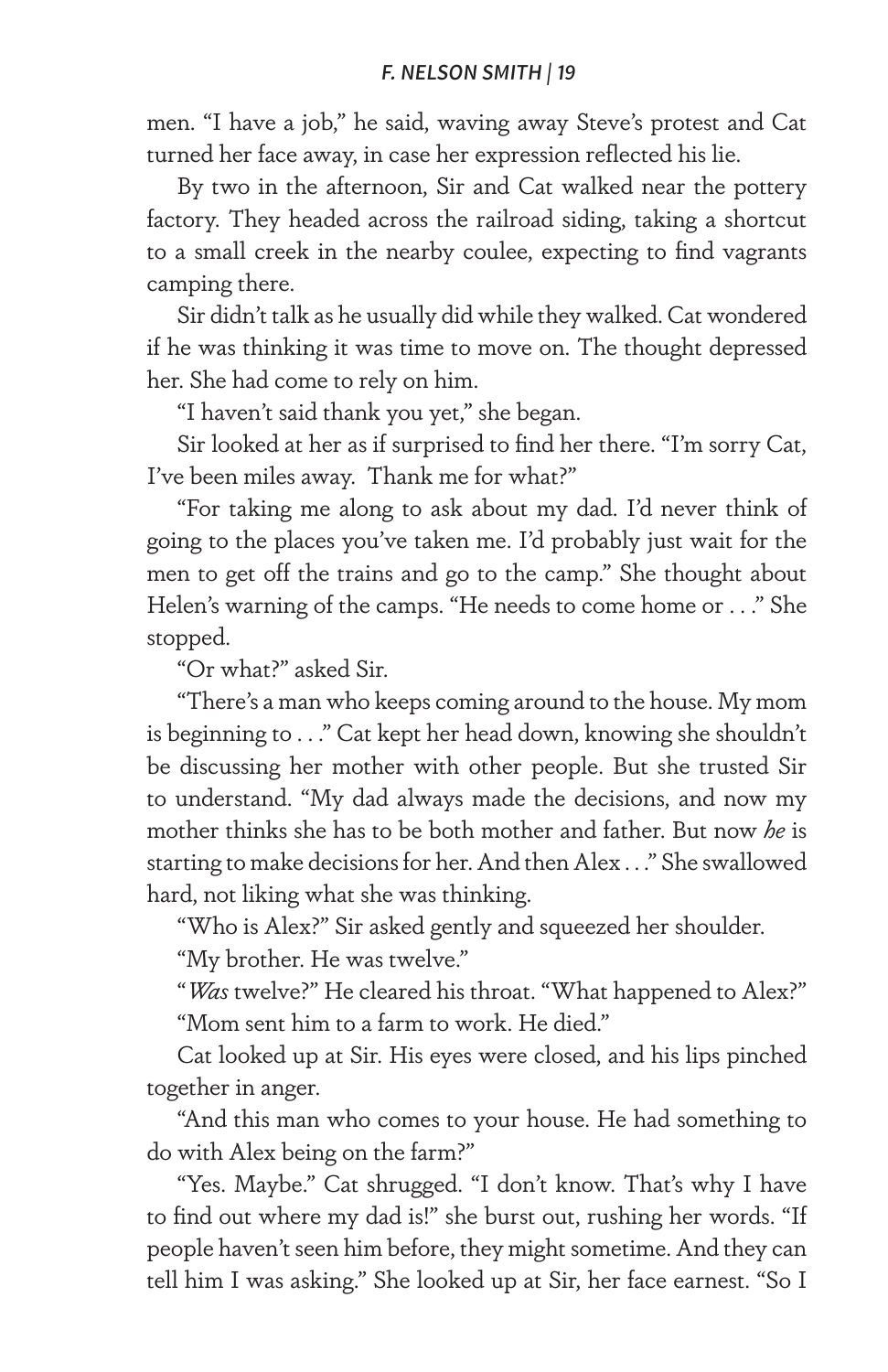have to say thank you. Besides, now, you're my best friend." She smiled up at him, wanting him to think she was joking when deep down she wasn't joking at all.

He studied her face, patiently considering all her words. "I'm your best friend, am I? I'm happy to hear that. But there's no need to thank a best friend, Cat." His mouth turned down at the corners in a way she'd never seen before, and he muttered, "For sure, best friends don't need to feel guilty because you did them a favor."

That puzzled her. She didn't feel guilty. Just grateful. She opened her mouth to tell him, but he was grinning down at her, in the old twinkling way. As if he knew all along what had been in her mind. "Anyhow, you remind me of someone I knew a long time ago." He paused and took her hand in his. "But people like me must keep moving in this city and not stay too long in one place, like the camp, or the soup kitchen, for instance. Otherwise, the police feel a duty to move us along."

Relieved somewhat, she took it to mean he wasn't moving soon, and he confirmed it, rather grimly.

"I have things to do and can't leave just yet."

"Everybody goes someday," she told him.

He looked startled. "Yes, I suppose so. But your father will return sooner or later."

"And my brother, Joe," she added without thinking. She looked at him, alarmed.

"Another brother? I've just assumed . . . well, anyway, is he older?"

"Yes," she said, resigned now it was out. "He is twenty minutes older than I am. I was a surprise. They weren't expecting me. September is our birthday. He was my best friend before I met you."

"He's barely twelve, and he's riding the rails?"

Her head began to buzz. A small sound escaped her.

"Are you alright?"

Her throat felt clogged with dust. She forced out, "Yes," then explained, "Joe was sent to a farm, but he hopped a freight instead. He went to find my dad, to tell him to come home and be with my mom. But Joe promised to come back. He might even be back at the farm where he's supposed to go. It isn't far." The buzzing stopped,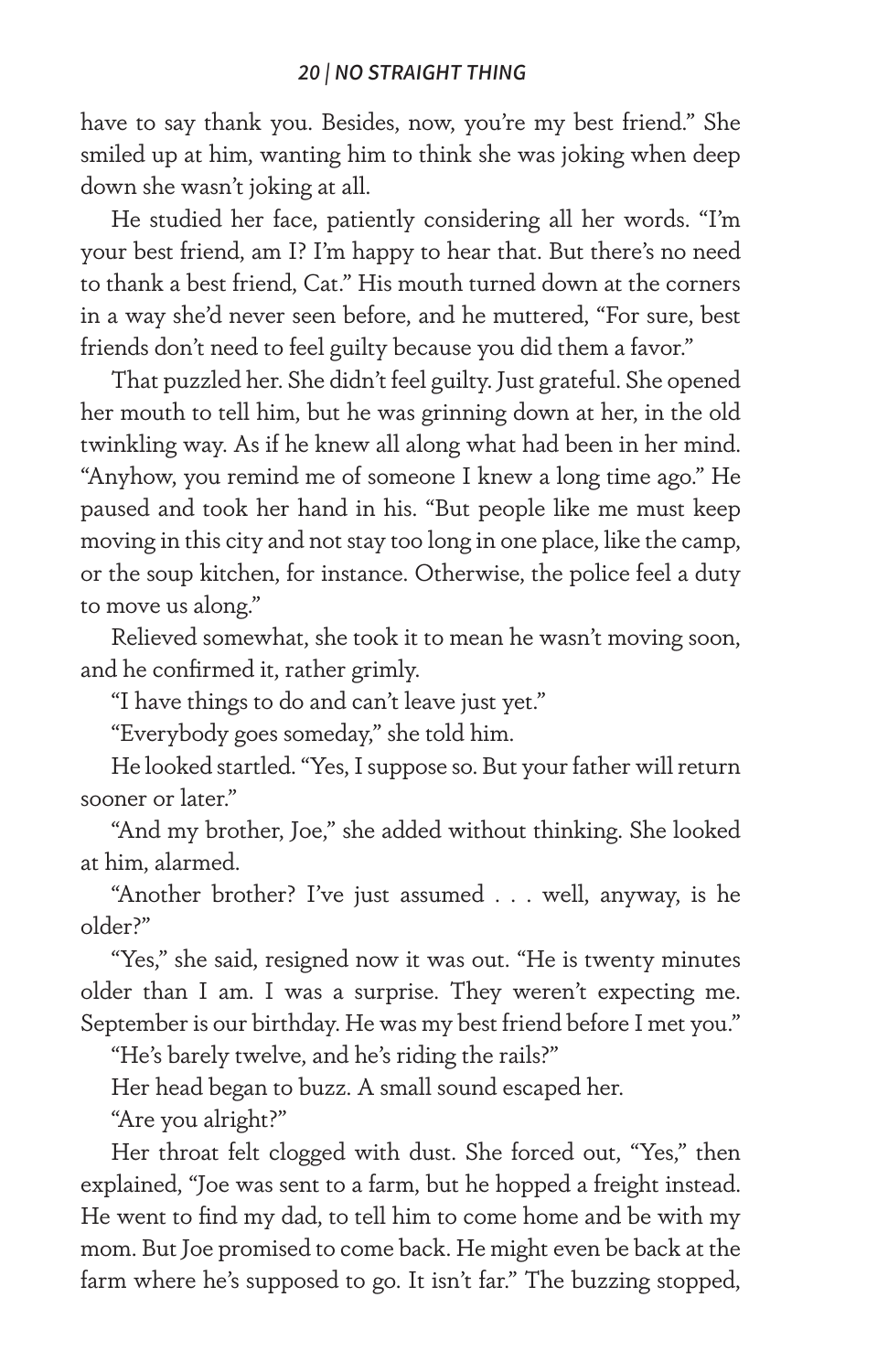and she smiled up at him, relieved.

"Well, you'll hear soon I'm sure."

She heard the doubt in his voice and frowned. It was stupid to say Joe might have come back. If he had found their dad, he wouldn't have gone to the farm. She didn't want Sir to think she was a liar. "I miss him."

"Yes. I know," Sir said, and after a pause, added, "I had a sister," then so softly she barely heard him, "Once."

"Where is she?"

He hesitated so long she regretted asking. Finally, he shrugged. "She's gone." And before she could find out where his sister was living, he said, "Any other family at home?"

"My sister, Rose," answered Cat, grateful they were off the topic of Joe. "She's almost eighteen and has a good job. And Harley. He's sixteen." Should she say it would be nice to have a big brother if he wasn't always in a temper? "It's like he lives somewhere else," she said instead.

"He's working on a farm too?"

"No. He's at home. Mom wanted to send him to a lumberjack camp up North somewhere, but Harley won't go. He won a medal when he graduated from school, and he could go to higher school in Edmonton, but . . ."

"He's sixteen and finished school already?"

"Yes. He figures in his head. Math and Trig . . . trig."

"Trigonometry?" Sir asked, and she nodded.

"Good heavens. So why doesn't he go?"

"Mom said it would be a waste of time going on to another school if there's no jobs. He should find work, and make the best of it."

He shook his head and muttered something under his breath.

"We have another brother," Cat said, not liking the solemn mood overtaking them. "Young Charlie. He's only eight. He's named after my dad, so we call him Young Charlie. Everybody loves him. He doesn't remember the way it used to be anyway. He thinks everyone gets relief money."

They came to the tracks connecting the pottery warehouses to the main railway line. Cat nimbly scrambled up the scree of the train ballast and balanced on a rail, stepping along with her arms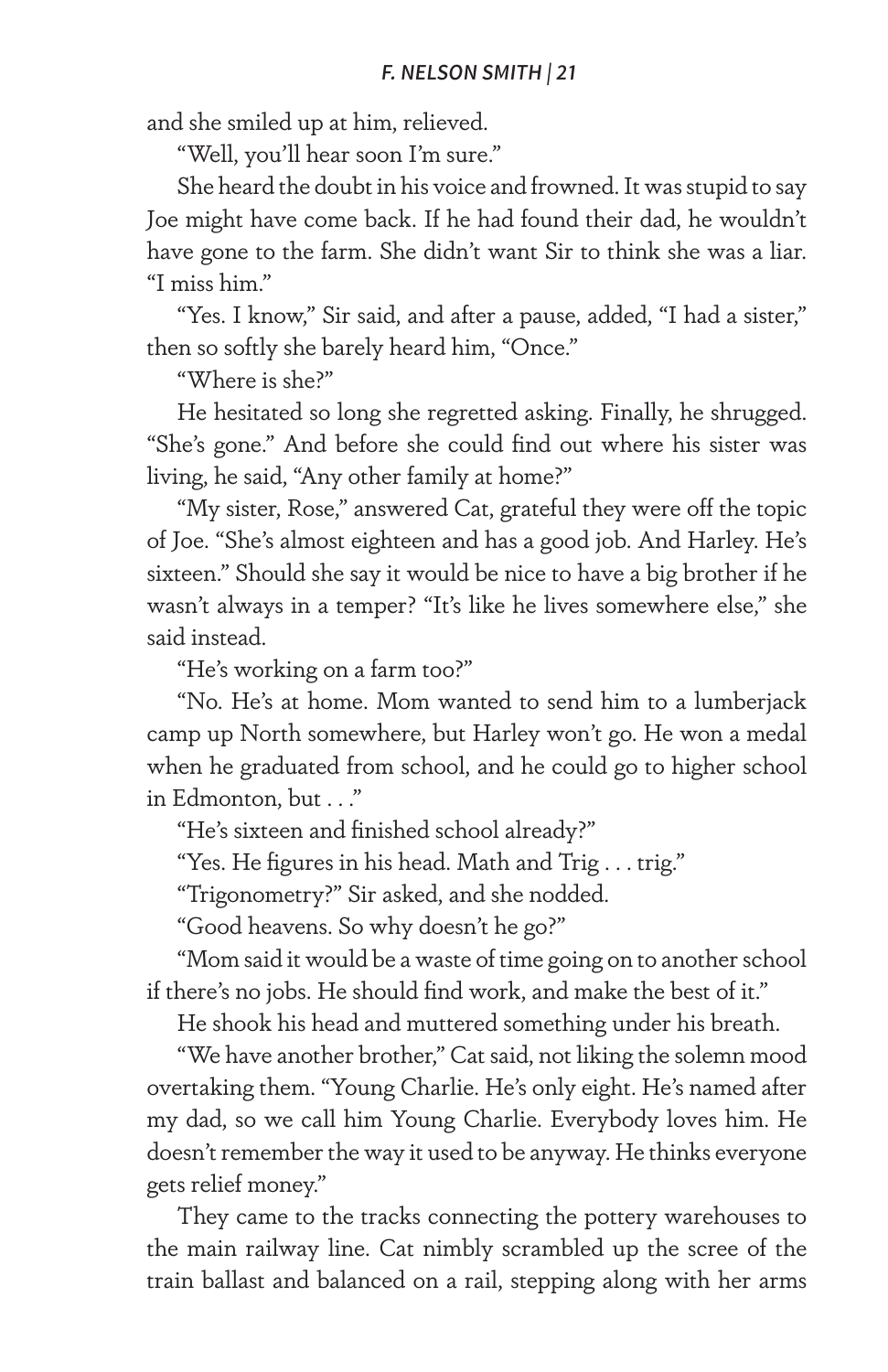spread wide. She jumped off the track, and they continued together over the ties and down the other side of the ballast. A faint smell of sage radiated in the hot, dry air, and she sucked in her breath, almost tasting the spice on her tongue. They continued away from the pottery towards the creek in the coulee fifty feet ahead of them.

"Barely twelve," repeated Sir, shaking his head.

"It feels older," Cat stated. Sir patted her shoulder, and they carried on in silence.

At the coulee, they inspected a campfire beside a small creek where four vagrants poured them coffee from a pot on a makeshift spit over a small fire. "We got a few sandwiches if you care to share," a tall, thin man said, after giving them a close inspection.

Cat's stomach rumbled in response, but Sir shook his head and said they had been to the soup kitchen at the Sally Ann. They all looked blank when Sir went through his routine of questions about her father. Sitting under the shade of wild chokecherry bushes, the men sipped coffee and exchanged news.

"We caught a freight out of Central B.C.," one said. "It was full of horses and the smell ain't so nice, to use a polite word." He inclined his head sideways towards Cat. He unfolded a sheet of newspaper and began to break apart a number of cigarette butts, collecting the tobacco into a small tin. Sir reached into his pocket and handed the man a packet of cigarette paper, and he nodded his thanks. He spotted the violin case Cat carried on her back. "Can you give us a tune?"

Cat became suddenly shy. "It belongs to my brother, Joe. My mother forbids me to play. She says it is unseemly for girls to play the violin." Then, not wanting to be uncharitable with someone who had willingly answered questions and offered them food, Cat opened the violin case. "I'll do the best I can."

After a few tune-up passes, she broke into *Little Brown Jug*. The presence of the others flew from her mind as she became absorbed in the instrument. When she finished, she looked at Sir looking for approval. His expression flickered between surprise and sadness. Maybe he didn't think it was very good? Embarrassed, she turned her face away from them all and stowed the violin back into the case before they could ask her to play again.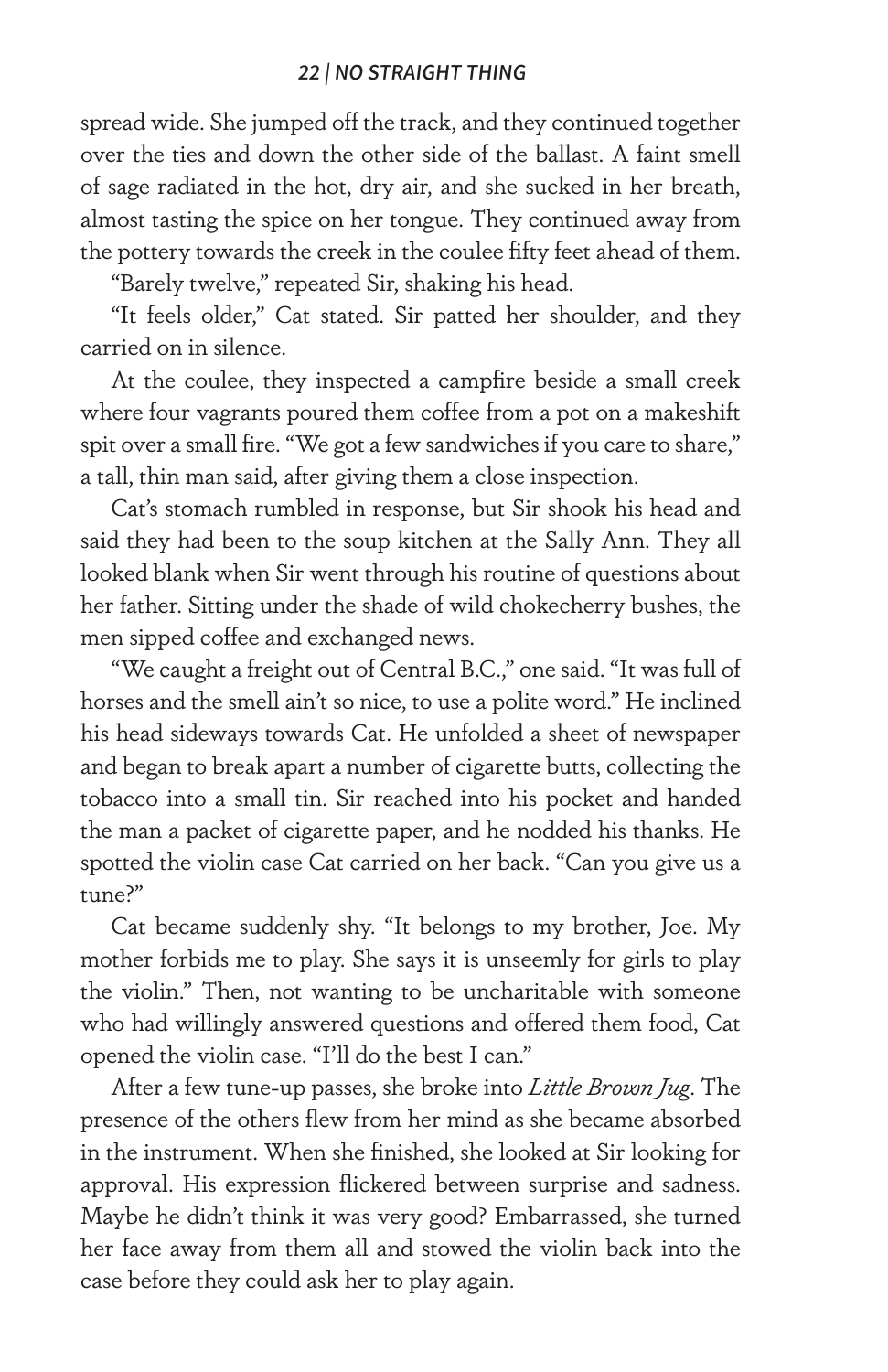The man with the cigarette tin asked, "How'd you learn to play like that?"

"My mother makes Joe practice in the bedroom with the door closed, and I go with him. She doesn't know I play." She blushed at the confession. *I hope Sir doesn't think I'm sneaky*, she thought.

Before they left, Sir said something to the men, and one put a hand in his well-worn carryall and brought out two sheets of writing paper and an envelope. Sir offered a cent for each, but the man waved it away, and they left, walking back along the rail spur leading to the outside kilns at the pottery. At one point, Sir stood still, eyes fixed far down the street. Cat followed his gaze and saw a man leaning against a lamp post. A brief moment later, he vanished from sight around the corner. Something in the way he moved seemed familiar. A policeman? She turned toward Sir who stared hard at the sidewalk, frowning.

"Cat," he said finally, "I need your help. It isn't very hard, or I wouldn't ask you. Do you know Mr. Muir and his son who live over by Waterloo Park?"

She nodded, eager. "Mrs. Mann is the housekeeper. I do chores for her sometimes."

"I may have to go away suddenly, you know, if the police send me on. I'd like you to go to their house and tell Mr. Muir's son about how you found me. Don't worry, you can trust him." He gave a weak smile. "I'll write a letter explaining everything. Can you do it?"

"I can."

Sir stared up at the ring around the sun, smelled the wind, and said to her with a laugh, "It seems we are in for another dust storm." He held out his arm and bowed. "Pray, my good lady, shall we make haste to shelter and stable our noble steeds before they are blown away over the moon?"

Delighted, Cat bowed her head and curtsied. "Yes, Sir Knight, lead on." Both laughing, they ran toward the large brick kilns standing in the pottery yard. At least one would be empty and cooling before they brought in the next load for firing. They didn't have to search, as a line of people were filing through the doorway, including the men they had just left by the creek.

As the storm hit with a vengeance, more people crowded into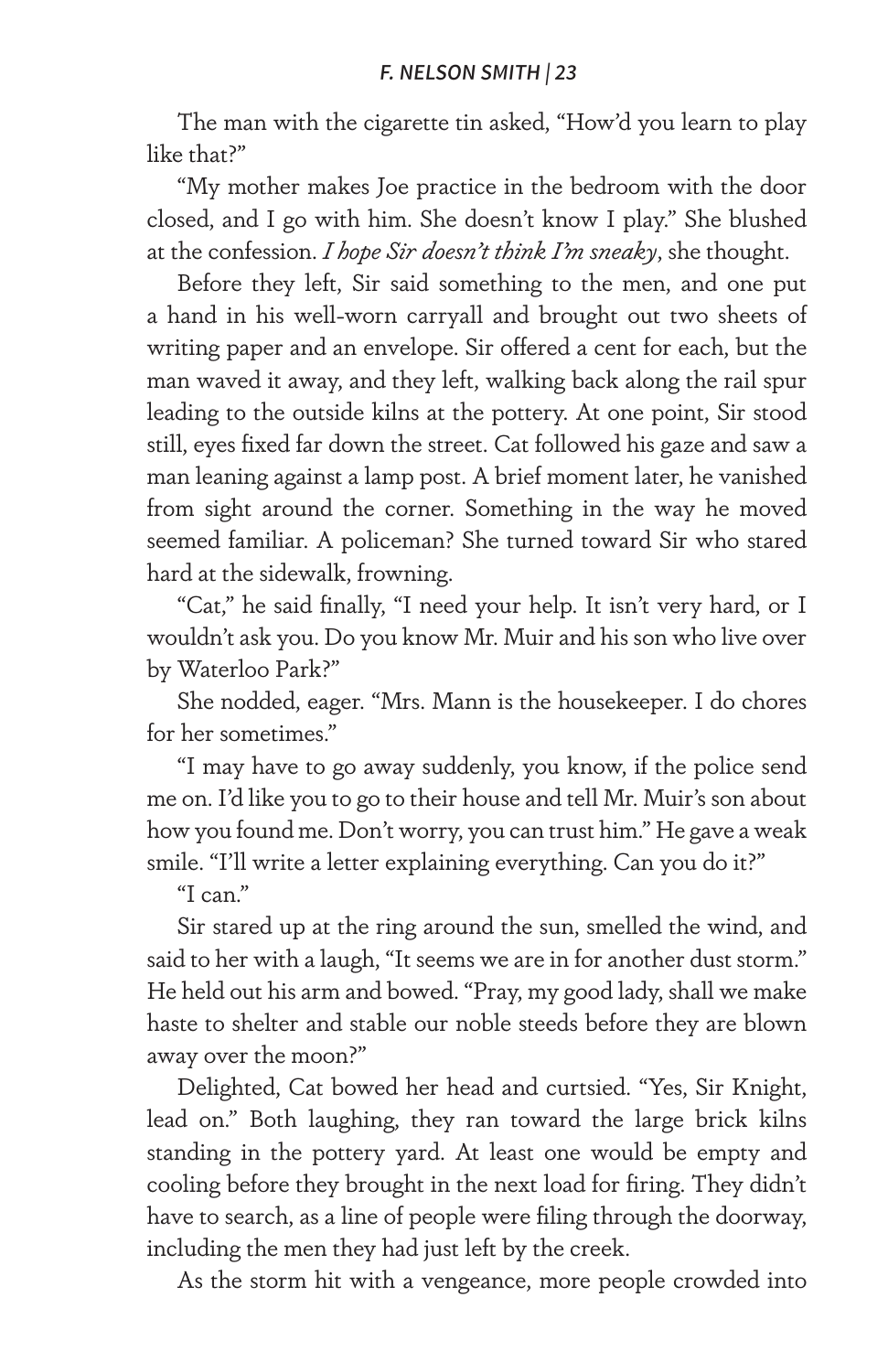the kiln. Sir led Cat behind two twenty gallon crocks the pottery workers had moved into the kiln out of the storm. There was just enough space just for her. She sat down with the violin beside her on the dusty floor.

"You'll be safe here, Cat. If any fighting or arguing starts, stay down and don't get caught up in it."

She saw him find a space across the kiln where he could keep an eye on her. He lit a candle and others did the same. For a while she watched the shapes drifting back and forth in the gloom as they settled down. Lulled by the soft murmurs of people, she stretched full length on the floor with her head resting on the violin case. But even as the wind whirled and moaned up against the kiln, her eyelids drooped and the next thing she knew Sir was shaking her awake.

"Storm's over, Cat. You should go home. Your mother will be worried about you."

He led her over to the door and outside into the dusty air. Most of the people had gone. "Have you far to go?" Sir asked, absently. His eyes swiveled around the whole area as if searching for someone.

Still groggy with sleep, she shook her head. "It's only a few blocks."

He turned then and ruffled her hair. "Goodbye Cat. Take care you go home right away. You've been gone all day. I don't want your mother to come after me for keeping you out." He held out her violin case. As she reached out for it, he said, "Your violin case had a tear in the lining, Cat. You should take it in to Mr. Levinson before it gets worse." He held on to the case while staring at her as if to stress its importance.

"I will first thing tomorrow," she promised, and he seemed satisfied. He gave her a little shove to get her going, giving her the impression he was anxious to be rid of her. After a few steps, she turned for a last wave, but he was already moving away.

A man alongside a neighboring kiln watched her walk down the road towards home.

Just before turning down the street leading to her house she remembered the letter Sir was going to give her for Mr. Muir. Sir must have forgotten. She turned and started back.